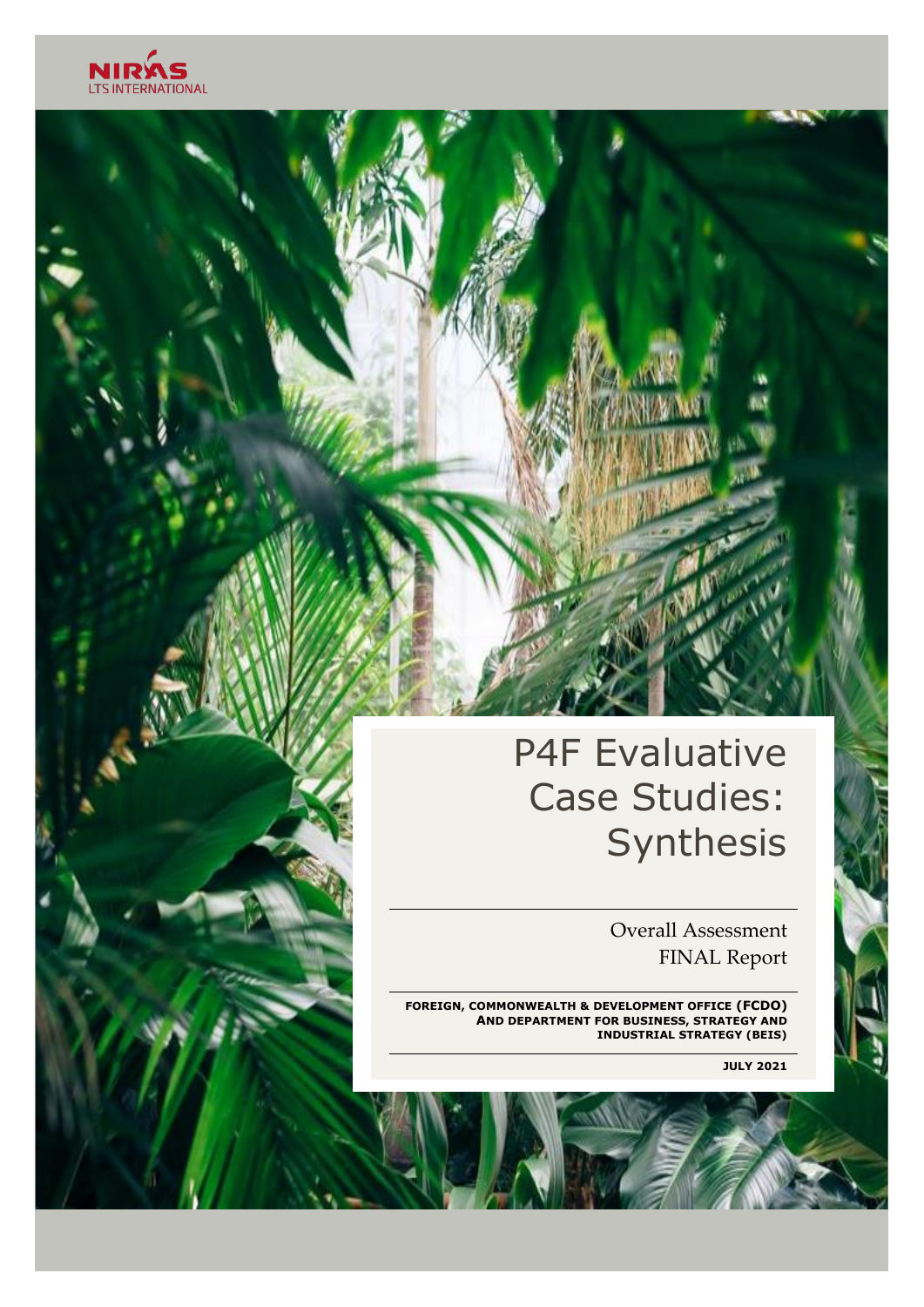# Contents

| 1                       | <b>Introduction</b>                       | $\mathbf{2}$ |
|-------------------------|-------------------------------------------|--------------|
| $\overline{\mathbf{2}}$ | Theory of Change and Overview of Findings | 4            |
| 3                       | <b>Main Insights</b>                      | 6            |
| 3.1                     | Relevance                                 | 6            |
| 3.2                     | Effectiveness and Impact - per Pathway    | 7            |
| 3.3                     | Scaling                                   | 12           |
| 3.4                     | Sustainability                            | 14           |
| 3.5                     | Contribution                              | 14           |
| 3.6                     | Transformational Change                   | 16           |
| 4                       | <b>Recommendations</b>                    | 18           |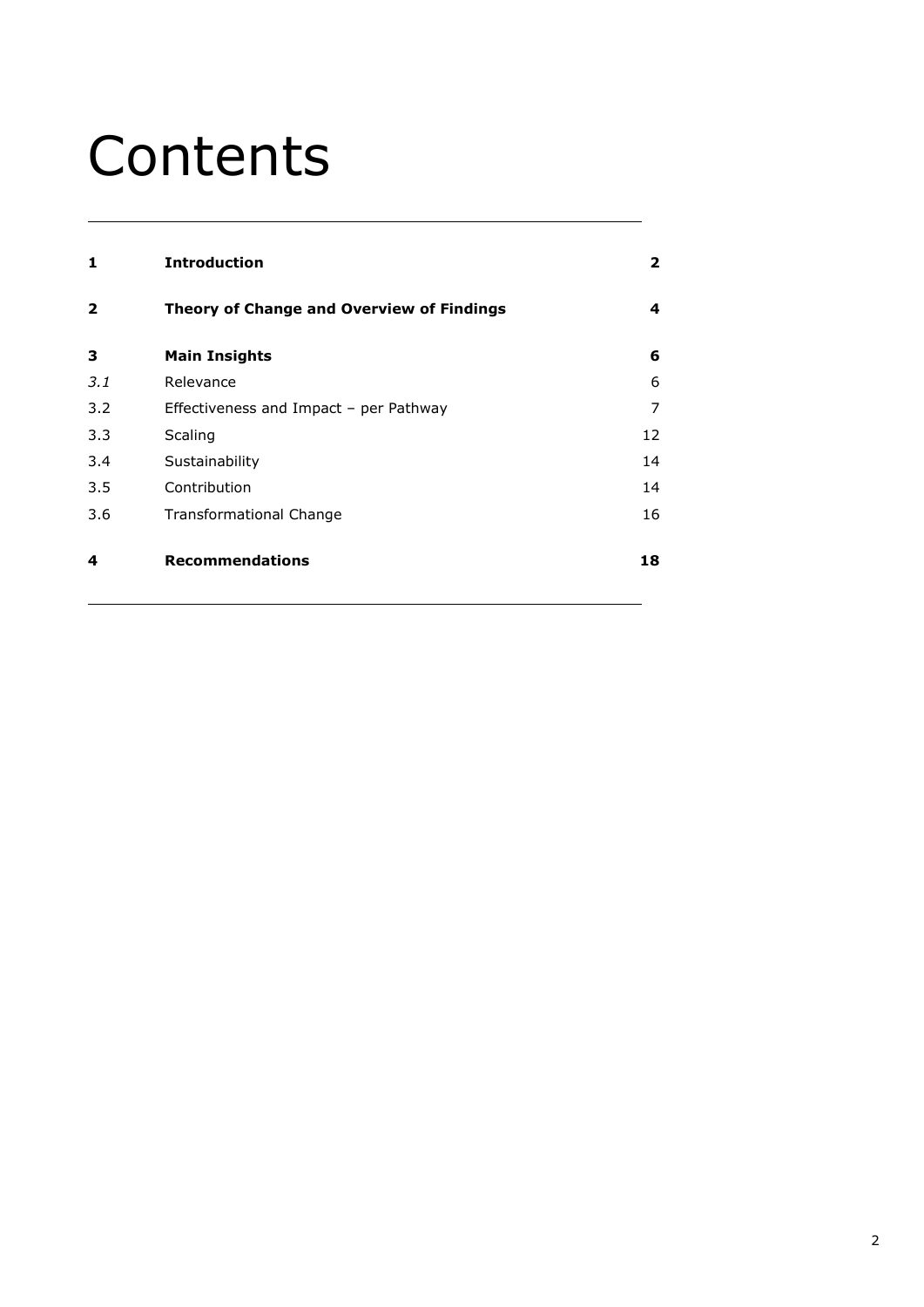## **P4F Evaluative Case Studies – Synthesis of Findings**

*Insights and recommendations for promoting transformational change to reduce the pressure on forests and improve livelihoods through private investment for deforestation-free commodities.*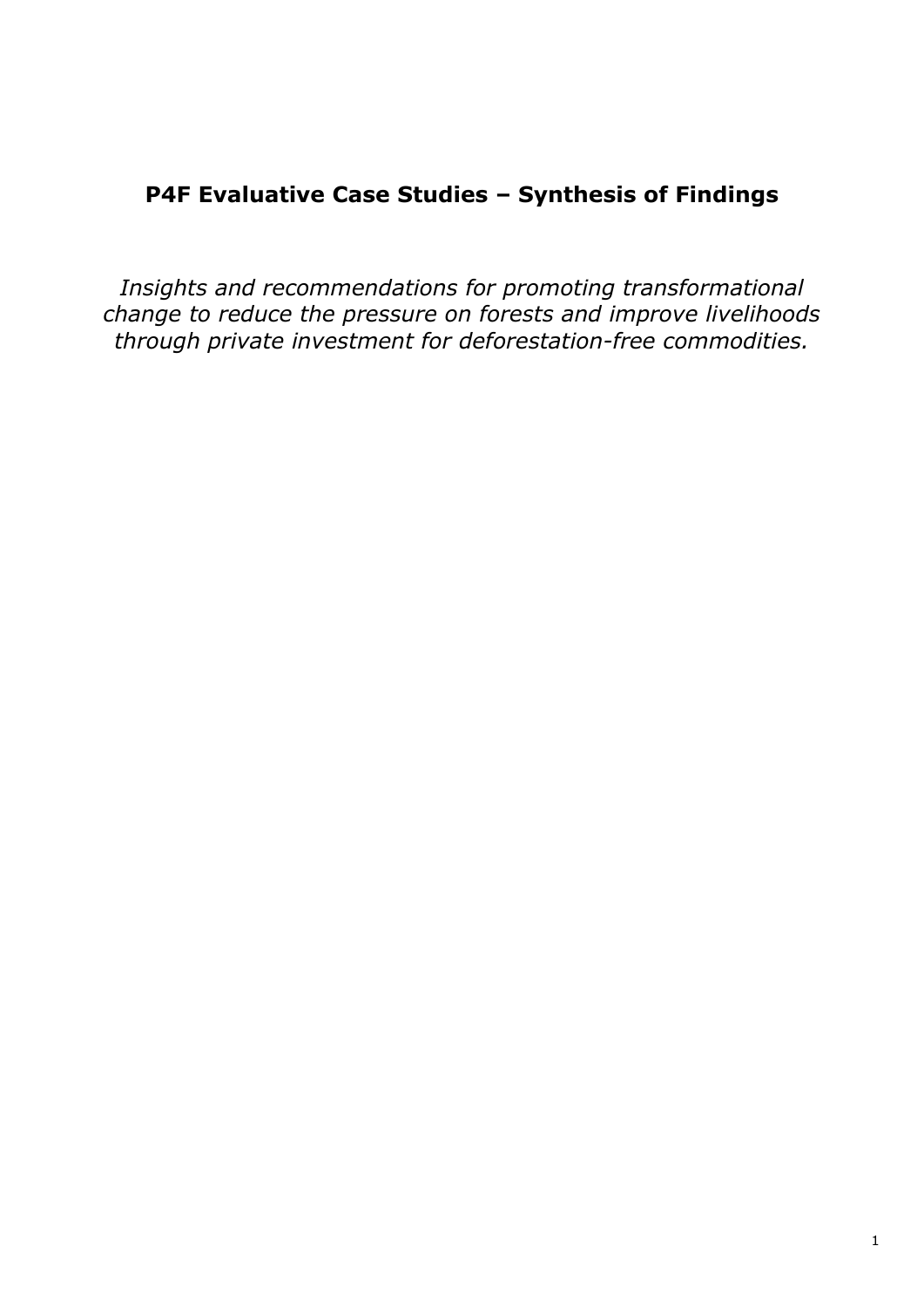## <span id="page-3-0"></span>**1 Introduction**

#### **Background**

The UK Government-funded Partnerships for Forests (P4F) programme seeks to support partnerships and increase private investment that delivers on commitments for deforestation-free commodities, reduced pressure on forests, and improved livelihoods by 2020. It is designed to create market-ready Forest Partnerships (FPs) and support enabling conditions (EC) and demand side measures (DSM), with the intention of mobilising investment, principally from the private sector.

LTS International Limited, part of the NIRAS Group, in consortium with Natural Resources Institute, Greenwich University and Aidenvironment, is the Evaluation Manager (EM) of P4F, contracted by one of the P4F donors; the UK Foreign Commonwealth and Development Office (FCDO). The UK Department for Business, Energy and Industrial Strategy (BEIS) supports P4F work in Latin America. An evaluative learning approach was employed to generate lessons and inform the P4F programme in its adaptive management, as well as to inform the UK Government on lessons learned. Thematic case studies were conducted and generated insights and lessons that have been shared with P4F and which form the basis for a series of more in-depth evaluative case studies.

#### **Evaluation Methodology**

A theory-based approach was adopted, meaning that the theory of change of the P4F programme, and the associated impact pathways and assumptions embedded within it, form the basis for the evaluative case studies. The programme's theory of change comprises five inter-connected impact pathways (described in more detail in Section 2):

- 1. Targeted producers' performance and livelihood benefits, with a focus on smallholders and communities;
- 2. Targeted producers' organisations as viable business units, with a focus on their governance and capacities to access markets and provide services to members;
- 3. Catalyst companies and other value chain actors, with a focus on their catalyst role, and service providers, with a focus on their capacity to serve producers, all with their business benefits;
- 4. Forest/landscape actors and governance systems at different scales, with a focus on their capacities and management systems to protect the forest;
- 5. Enabling conditions to support scaling and systemic change.

A methodology was developed on parameters of Relevance, Progress and Effectiveness, Sustainability, Scaling, Transformative Change, and Contribution by the programme, applies to each impact pathway and the integrated approach. Project baseline and endline studies were conducted for four clusters of P4F projects to be able to generate insights and draw lessons on the above impact pathways and parameters and on the contribution by the P4F programme. The evaluation drew on various sources of information, including project documentation, remote and face-to-face interviews with P4F staff, project implementing partners and other stakeholders involved in the projects, as well as focus group discussions with final beneficiaries. Findings in this report have been validated by P4F and project implementers.

Of the four clusters of projects that were evaluated, two clusters have a focus on one main project with one commodity and a corresponding geographical area or landscape (palm oil and cocoa, both in Ghana). The third cluster has an integrated landscape focus, with several projects in the Bukit Tiga Puluh (BTP) landscape in Indonesia. The fourth cluster focuses on four FPs in Colombia and three FPs in Brazil, which have received P4F technical assistance and grants since 2019. All project clusters also include linkages to projects that support enabling conditions and/or demand side measures (see Table 1 below).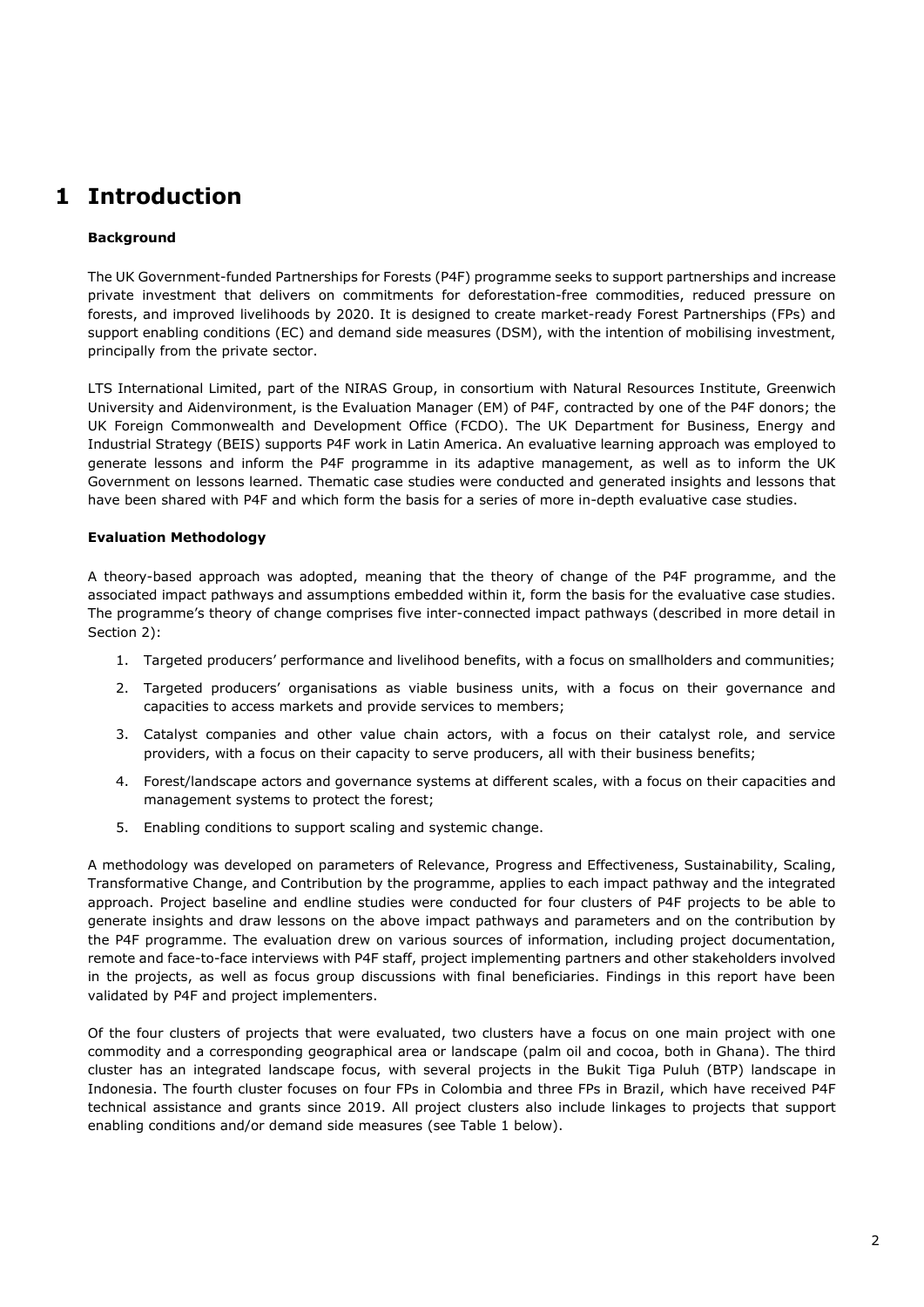| <b>Cluster</b>                                                               | <b>Focus FP</b>                                                                                                                                                                                                                                                                                                            | <b>Additional FPs</b>                                                                                                                                                                                                                                                                         | <b>EC and DSM projects</b>                                                                                                                                                               |
|------------------------------------------------------------------------------|----------------------------------------------------------------------------------------------------------------------------------------------------------------------------------------------------------------------------------------------------------------------------------------------------------------------------|-----------------------------------------------------------------------------------------------------------------------------------------------------------------------------------------------------------------------------------------------------------------------------------------------|------------------------------------------------------------------------------------------------------------------------------------------------------------------------------------------|
| Cocoa<br>cluster                                                             | Partnership for Productivity,<br>Protection, Resilience in<br>Cocoa Landscape (3PRCL),<br>in Western region in Ghana,<br>by Touton in collaboration<br>with Agroeco, SNV, Nature<br>Conservation Research<br>Centre, Cocobod and<br>Forestry Commission.                                                                   | - Partnership for Livelihoods<br>and Landscapes, in Ghana, by<br>Olam;<br>- Preservation of Forest through<br>Cooperative Professionalisation,<br>in Côte d'Ivoire (CEMOI);<br>- Protecting Forests and<br>empowering people, in Liberia,<br>by the Royal Society for<br>Protection of Birds. | EC project: Cocoa and<br>Forests Initiative (CFI)<br>implemented in Ghana and<br>Côte d'Ivoire, by the<br>sustainable trade initiative<br>(IDH) and the Wild<br>Chimpanzee Foundation.   |
| Palm oil<br>cluster                                                          | Adum Banso Net Positive<br>Carbon and Sustainable Oil<br>Palm Pilot, in Ghana, by<br>Benso Oil Palm Plantation<br>(BOPP) Limited in<br>collaboration with Proforest<br>Initiative Africa.                                                                                                                                  | None.                                                                                                                                                                                                                                                                                         | - EC project TFA2020<br>Africa Palm Oil Initiative<br>$(APOI)$ ;<br>- DSM project 'Amsterdam<br>Declarations.'                                                                           |
| Rubber and<br>ecosystem<br>restoration<br>concession<br>landscape<br>cluster | - Integrated Landscape Programme in Bukit Tiga Puluh (BTP),<br>central Sumatra, Indonesia, including:<br>- A Sustainable Natural Rubber Plantation project (RLU)<br>Ecosystem Restoration Concession (ERC), by PT Alam Bukit<br>Tigapuluh (ABT);<br>- P4F support to a new Landscape Protection Forum in the<br>same area. |                                                                                                                                                                                                                                                                                               | - Global Sustainable<br>Natural Rubber Platform;<br>- Sustainable Landscape /<br>Green Bond;<br>- Lestari Capital<br>Sustainable Commodities<br><b>Compensation Mechanism</b><br>(SCCM). |
| Latin<br>America<br>(LatAm)<br>project<br>cluster                            | Planeta projects.                                                                                                                                                                                                                                                                                                          | In Colombia: Colombian Pacific Acai, Corpocampo, Ecoflora and<br>In Brazil: COOPAVAM, Veja and Xingu Seeds.                                                                                                                                                                                   |                                                                                                                                                                                          |

*Table 1. Summary of the P4F Evaluative Study Clusters* 

This paper presents the insights and recommendations of the baseline and endline assessments of the above four evaluative case studies. The insights are structured around the case study research questions.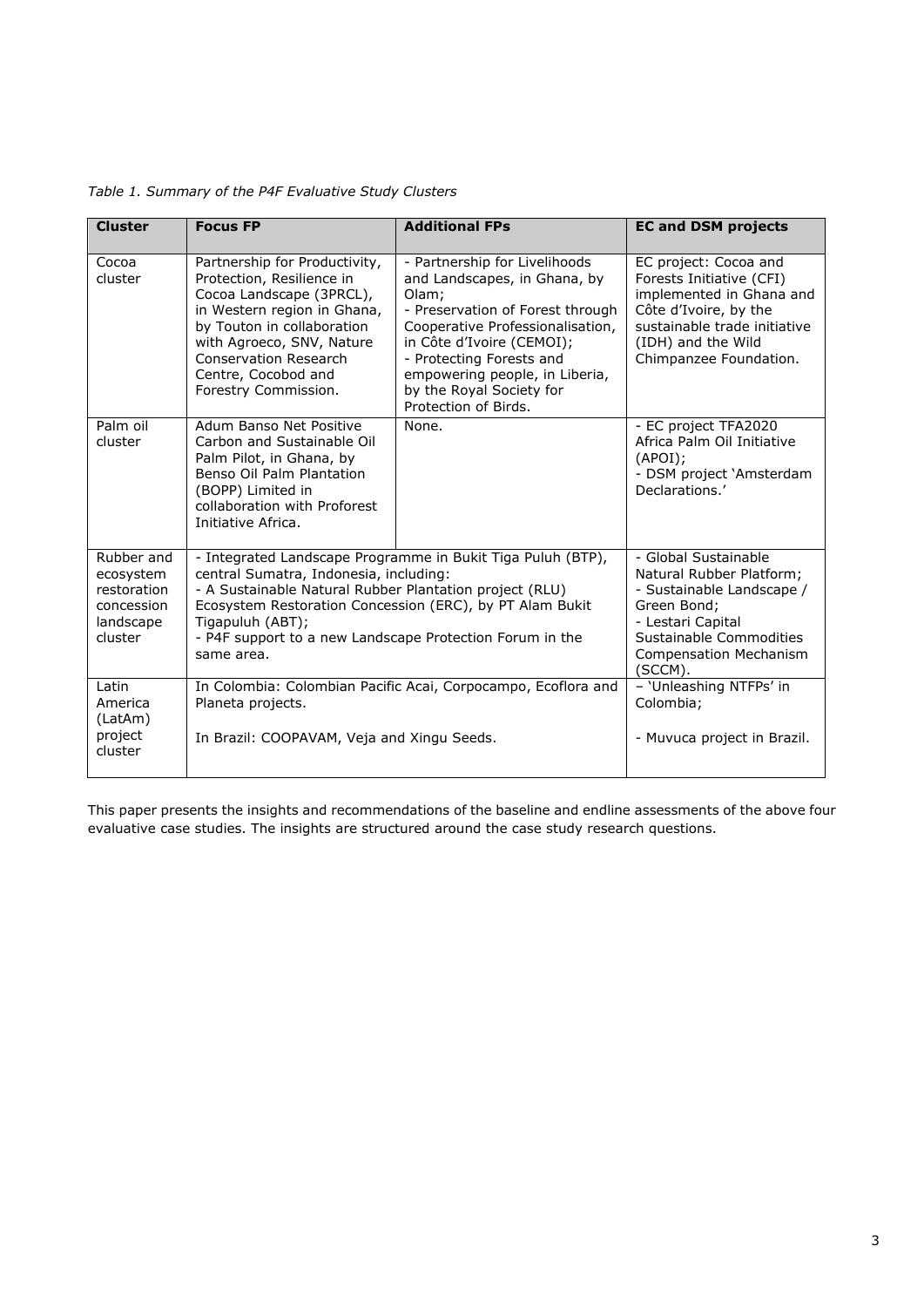## <span id="page-5-0"></span>**2 Theory of Change and Overview of Findings**

As a basis for the evaluation approach, the Evaluation Manager developed a theory of change that is applicable to the P4F programme as a whole, see Figure 1 below. This theory of change captures the three different interventions strategies of the P4F programme, being: 1) high value-low intensity value chains in forest landscapes; 2) production-protection linkages; and 3) restoration in forest landscapes.

The programme's theory of change comprises five inter-connected Implementation Pathways referred to continually throughout this report:

- **Implementation Pathway 1:** Targeted producers' performance and livelihood benefits, with a focus on smallholders and communities;
- *Implementation Pathway 2:* Targeted producers' organisations as viable business units, with a focus on their governance and capacities to access markets and provide services to members;
- **Implementation Pathway 3:** Catalyst companies and other value chain actors and their business benefits, with a focus on their catalyst role, and service providers and their business benefits, with a focus on their capacity to serve producers;
- **Implementation Pathway 4:** Forest/landscape actors and governance systems at different scales, with a focus on their capacities and management systems to protect the forest;
- **Implementation Pathway 5:** Enabling conditions to support scaling and systemic change.

The colour-shape symbols in Figure 1 provide an indication of the progress and potentials for each pathway based on the findings of this assessment for the four evaluative case studies, being the project clusters in the cocoa and palm projects, the three projects for the BTP integrated landscape programme in Indonesia, and the seven projects in Latin America (see Table 1). However, these scores should be considered with caution, because variability between projects is large, in particular for the LatAm case study.



*Figure 1: Schematic overview of endline study assessment scores for key elements of the theory of change and its different pathways. See legend for meaning of colours (scores) and forms (project clusters).*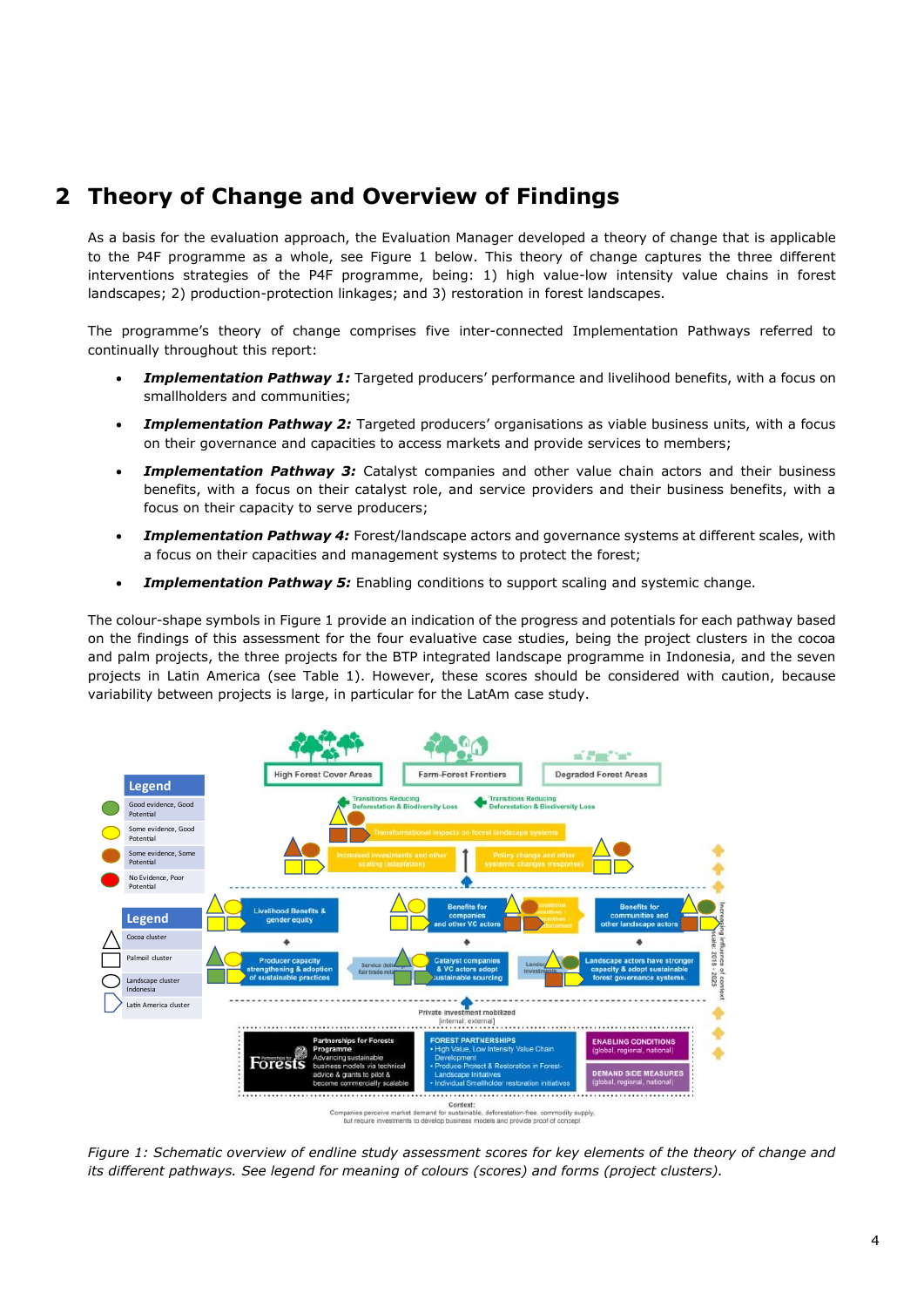The following are some general insights from this overview, and also include a comparison with the baseline values, with more details provided in the following section (Section 3):

- **Impact Pathways 1 and 2** (producers and producer organisations, which are merged in the left-hand producer pathway): For all project clusters (climate smart cocoa, palm oil, sustainable rubber, sustainable collection of Non-Timber Forest Products; NTFPs) there is some or good evidence for capacity development and adoption of improved practices. For all case studies, this is a considerable improvement as compared to the baseline. In terms of benefits there have also been improvements as compared to the baseline, but the full potential has not yet been realised in the project clusters. This mainly relates to further productivity increases that can be made, incomes and other livelihood benefits, and the sustainability of the realised improvements (see below).
- **Impact Pathway 3** (private sector, the middle pathway) shows similar scores and similar improvements as compared to the baseline study. Again, there is some or good evidence for capacity development and adoption of improved practices by value chain actors, which is a considerable improvement as compared to the baseline, but in terms of benefits the full potential has not yet been realised. Thus, again, the main conclusion is that the full potential has not yet been realised in the project clusters. This is mainly related to the business cases not being fully developed, and some questions about sustainability of the results.
- **Impact Pathway 4** (landscape actors, the right-hand pathway), shows variable scores, i.e. with some or good evidence for all clusters and a mix of some to good potential. The low score for the palm oil cluster on this pathway is due to the fact that in the focus project the landscape relation was less developed. For the three other project clusters, the scores have improved as compared to the baseline, with the highest final score for the BTP landscape in Indonesia. For the cocoa and Latin America (LatAm) clusters, the scores have not yet reached full potential, mainly due to the fact that the established landscape governance structures or initiatives are not yet fully functional, but the ongoing activities provide confidence that the highest scores can be achieved in coming years.
- The evidence and potential for linkages between the production and protection pathways have slightly improved in the project clusters, but concrete evidence for these linkages remains weak.
- The four pathways jointly have the potential to contribute to a set of changes (outcomes), including increased investments and other scaling mechanisms, policy changes and other transformational changes. These scores have shown improvements, generally reflecting good or some potential, and some evidence. However, there are remaining challenges in terms of investment models for scaling, support to realise the potential for transformational change, and follow-up to ensure that reduced deforestation and enhanced reforestation is sustained.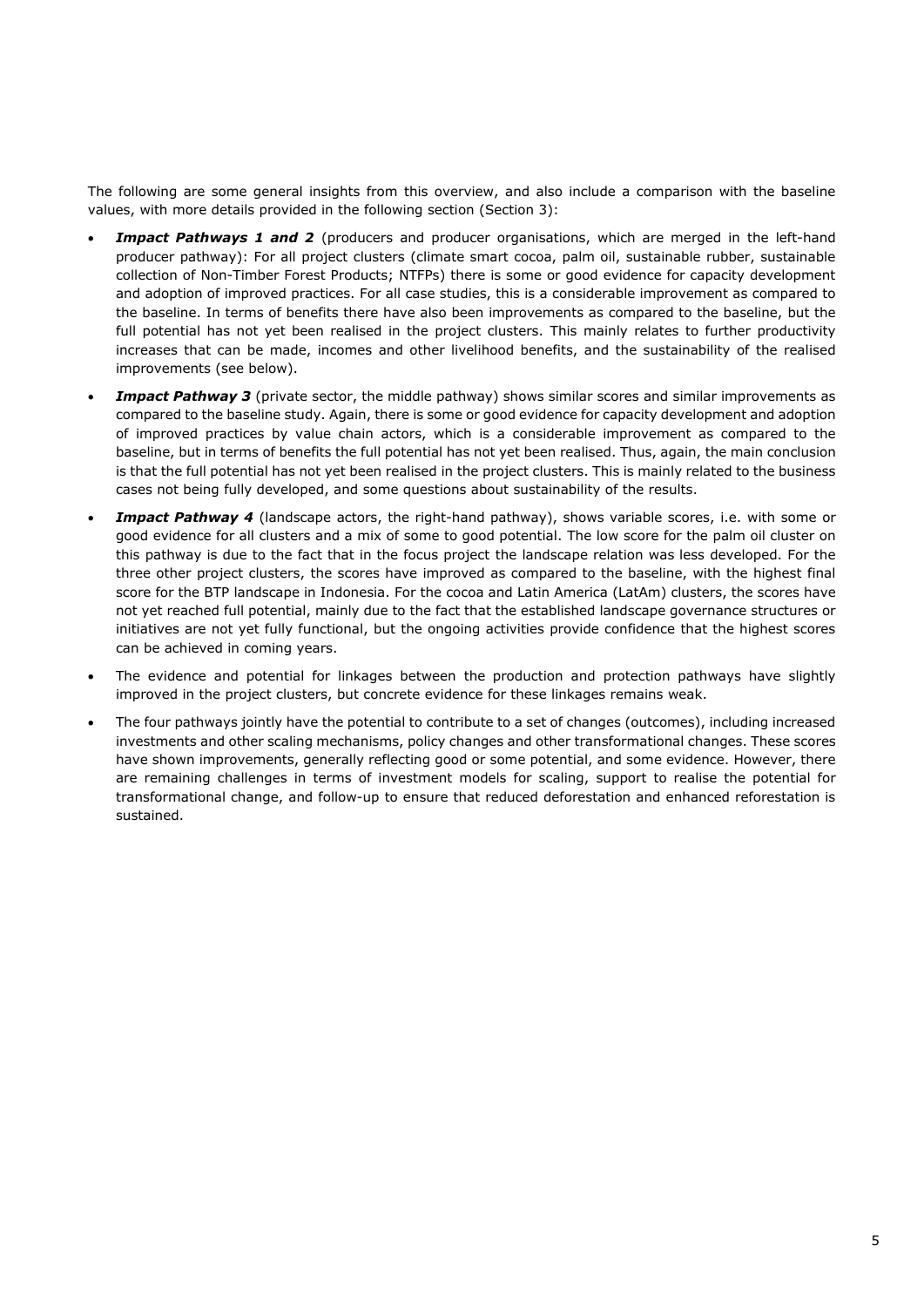## <span id="page-7-0"></span>**3 Main Insights**

### *3.1* **Relevance**

<span id="page-7-1"></span>*What is the relevance and additionality of the (proposed) interventions in relation to the challenges of deforestation, reforestation and poverty reduction?* 

**The studied project clusters aim to solve complex problems associated with the environment and development nexus in contexts that are characterised by significant deforestation and have potential for restoration. They do so by supporting catalyst companies and local producer organisations, by introducing new partnerships and business models and by creating enabling conditions for these initiatives to become successful and enhance scaling potential.** 

P4F supports catalyst companies and local producer organisations to develop new business models to improve livelihoods of smallholder producers in combination with introducing conditionalities and incentives for forest protection and restoration. The case study clusters are all located in areas characterised by significant deforestation during recent years and with potential for forest restoration. These remote forested and forest-farm areas are also characterised by producers and communities that largely fall under the poverty threshold. P4F support aims to achieve positive change in complex development-protection-restoration dynamics. These include:

- RLU developing a sustainable rubber plantation model, by regaining control of land for rubber plantations, creating a smallholder in-grower production scheme, partnerships with migrant and indigenous groups, and establishing a wildlife conservation set-aside area as a buffer to the national park protected area.
- Support for an Ecosystem Restoration Concession approach to generate revenues from multiple forest products and funding for a multi-land manager landscape protection forum.
- BOPP investment in an Roundtable on Sustainable Palm Oil (RSPO) certified oil palm smallholder outgrower scheme, including support to communities on additional livelihoods activities to help them overcome the income gap in the period of the immature plantation stage and as an incentive for community-based forest protection activities.
- Touton investment in adoption of practices for more sustainable climate smart cocoa production, introducing an agroforestry system with shade trees, and developing and building the capacities of a multi-layered forest governance system in a cocoa production landscape area in order to control deforestation.
- Several projects with smallholder organisations and catalyst companies in Latin America working to improve production of non-timber forest products to generate improved incomes while enhancing forest protection and restoration.

#### **Project clusters (of FPs with EC and/or DSM measures) have been relevant to address some of the challenges of deforestation as related to the specific commodities targeted by the projects, but few are likely to reverse the trend of deforestation in the targeted landscapes. Project designs did not necessarily clarify the bigger picture, including systemic issues and contextual factors that are root causes of threats to deforestation.**

P4F has the ambition to reverse deforestation trends by achieving transformational change. While all projects have benefitted from detailed diagnostics and design, it appears that the bigger picture is not always complete. As a result, it often remains insufficiently clear what are the remaining barriers to real transformation and scaling in the project landscapes and the wider context. While it cannot be expected that P4F projects solve all systemic issues that need to be addressed to reverse deforestation trends, an improved diagnostics could have contributed to identifying partnerships or pro-actively promoting additional activities that would fill the remaining gaps for real transformative change. While in some cases this is certainly happening, the focus has been on developing a viable business case for a well-defined sector-landscape model, while there seem to be remaining challenges in terms of the wider context that may explain why overall deforestation has not significantly reduced in the targeted landscapes (see Box 1). Certainly, it takes more time to reverse deforestation than the average project period.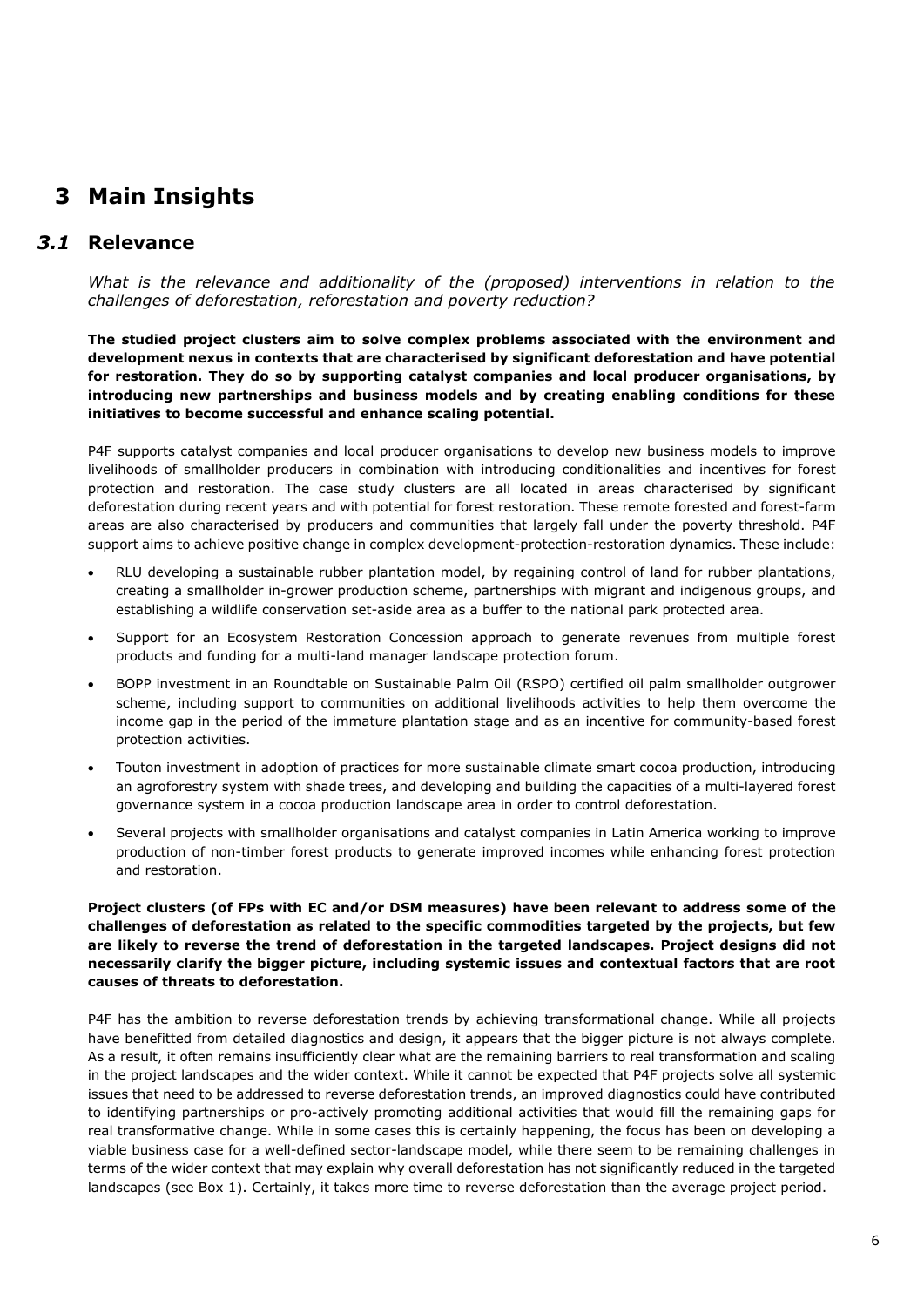#### *Box 1: Case Study Locations and Deforestation Trends*

The 3PRCL project of the cocoa project cluster is focused on the Bia-Juabeso landscape of Western region in Ghana. The trend suggests an increase of deforestation activity since 2014 with an average of 2,941 ha loss per year. The peak of deforestation was reached in 2018, with 4,575 ha of forest loss. There is qualitative evidence (from interviews) that deforestation by cocoa has decreased, while shade trees have been planted. However, GIS data show that at the landscape level deforestation has increased in 2020, likely due to other drivers of deforestation remaining unchanged (including mining).

The BOPP project of the palm oil cluster is located near the Nueng South Forest Reserve (Western Ghana) which has a total area of 13,261 ha. Its forest loss between 2013 – 2018 was 0.3% per year. There is qualitative evidence of reduced deforestation, but our GIS data may indicate that some deforestation is still taking place.

The integrated BTP Landscape Programme is located in Sumatra, Indonesia. In the 2000 – 2017 period 40% of forest land was cleared, while in the ERC area 69% of original forest remains. NIRAS-LTS analysis of recent deforestation rates indicates declining rates of deforestation, and it is likely that P4F funding has contributed to this improvement (based on a qualitative assessment). However, pressures on the forest remain and there is still ongoing deforestation and forest degradation, and a need to improve forest law enforcement by government.

In the Latin America project cluster, deforestation rates in the Brazilian Amazon and Colombia are alarming, due to strong deforestation-linked drivers (cattle, timber, soy). While positive developments have taken place in the project areas, with no-deforestation agreements signed, and reforestation taken place, the underlying drivers are likely to have remained unchanged.

## **3.2 Effectiveness and Impact – per Pathway**

<span id="page-8-0"></span>*How effective has the project been in realising the expected benefits (including reach and response)?* 

*Are there any negative or unexpected effects, and if yes, for what type of stakeholders / actors and with what implications?* 

#### *Impact Pathway 1: Targeted producers' performance and livelihood benefits*

**All FPs support capacity building to improve livelihood benefits of producers / community members, through raising yields, diversifying income opportunities and/or creating markets, and aim to make these benefits conditional on forest protection measures. There is plausible evidence that in some case studies income benefits have been realised and that diversification of incomes contributes these improvements. It is important to document proof of concept of piloted models and the assumptions involved. There are challenges on sustainability and potential for scaling, which may need some more time to 'solve'.** 

As Figure 1 shows (on page 4), for all project clusters, there is good potential and both capacities and early benefits for producers and communities have been realised. These results often build upon earlier initiatives or pilots. Improved benefits originate mainly from improved productivity and quality of the main commodity (palm oil, cocoa, and rubber) or harvesting of forest products (ERC honey, vanilla, Payments for Ecosystem; PES payments, other NTFPs), following application of good practices. For instance, cocoa farmers selling cocoa produced according to principles of climate smart cocoa are receiving premium prices. With the ERC Sialang wild honey value chain project, tree owners have received premium prices. In the palm oil and cocoa projects, to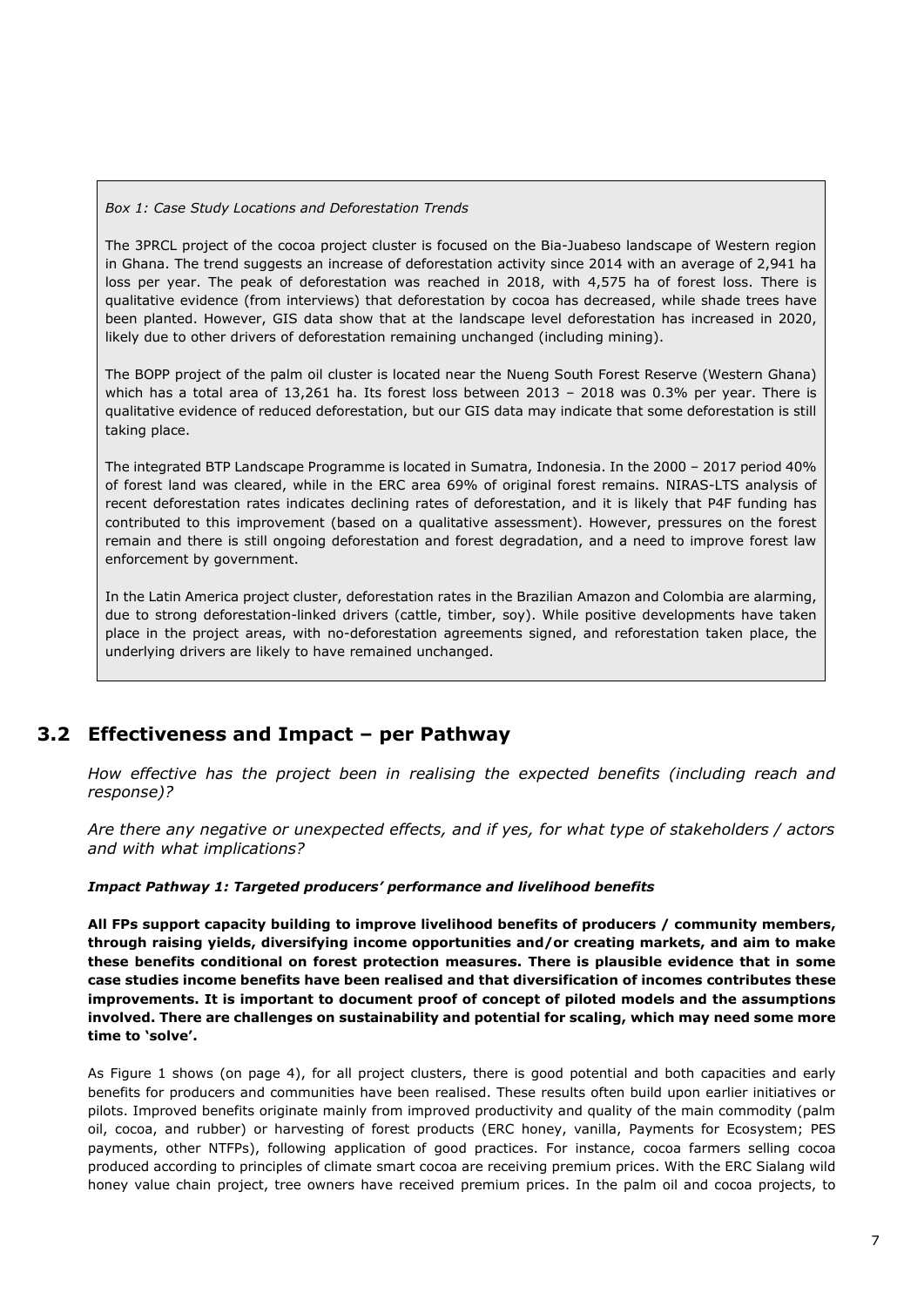diversify incomes and provide incentives for forest protection, alternative livelihoods are being introduced and supported. While in the palm oil project a revolving fund has been set up to scale the pilot through additional livelihoods, a financial mechanism to do so in the cocoa project is also being developed. Incomes from carbon credits are also considered but have not been realised yet.

However, the Evaluation Manager did not see a concluding proof of concept of these new market-oriented, forestfriendly production models. This is related to several factors, of which time to address remaining challenges of the sustainability of the new models may be an important factor. For example, in most projects it was not yet clear to what extent the improved productivity and related income improvements build up to a living income, and whether this income is sufficient to motivate producers to adopt and comply with forest protection conditionalities. Second, several assumptions are related to the aspect of sustainability, including the sustainability of production and harvesting practices; the quality of land conflict resolution processes in terms of tenure security; the stability of markets upon which producers depend (especially for NTFPs); the willingness of the market / companies to pay premium prices (e.g. in the face of declining global prices); questions around how carbon credits will be shared with producers. Thirdly, there may be other less tangible benefits that also play a role, apart from the income benefits, to be accounted for in an evaluation of the new models. Lastly, the data to allow for concluding on a proof of concept were generally not available within the projects.

#### **There is qualitative evidence that women benefit in an equitable way, and that there are initiatives to strengthen women's empowerment, although these were less consistent.**

A differentiation can be made between women's livelihoods (i.e. enhancing women's incomes through livelihood activities) and women's empowerment (i.e. changing the conditions for women to play a role in decision-making and leadership at household, organisational and community level). Examples of creating livelihoods benefits for women include setting quotas for the number of women participating in the oil palm outgrower scheme and targeting women for vegetable farming activities in the cocoa project. Some of the projects also paid explicit attention to women's empowerment. The palm oil project contributed to more active participation of women in community decision-making, whereas the cocoa project achieved this in the Hotspot Intervention Area (HIA) and sub-HIA structures. However, it was observed that entrenched cultural practices, norms and beliefs that underpin and shape gender dynamics are not easily changed. In the LatAm projects, limited attention was given to gender issues in design, but there have been some positive instances of female empowerment emerging in the projects, for instance by specific studies that were conducted. In addition, for RLU's engagement with smallholders, migrants, and Orang Rimba, the interviews suggest that contrary to proposed strategies, women in the Orang Rimba said that they had not been consulted.

#### *Impact Pathway 2: Producers' organisations as viable business units*

**Strengthening producer organisations can be relevant from both a marketing and forest protection perspective. As regards marketing, strengthening of producer organisations may lead to increased access to services and markets, and related benefits to the company may include reduced transaction costs, increased security of supply and improved relationships with producers and communities. As regards forest protection, strengthening of producer groups may lead to involvement of communities in forest patrolling and ensuring that forest protection norms are understood and shared in the community (see also pathway 4).** 

Attention for organising producers from a marketing perspective is included for outgrower (palm oil) or ingrower (rubber) schemes. However, for cocoa, independent smallholders are involved, and in the ERC project, there is limited organisation of producers, beyond basic aggregation, and the project does not focus on producer organisation. In the RLU project, the company is working with farmer groups who will obtain legalisation as part of the social forestry partnership scheme. In the LatAm projects, strengthening producer organisations is essential to improve entrepreneurial and business management skills of organisations in remote forest areas. Strengthening is leading to improved business plans, production and processing practices.

The palm oil project shows the dual roles of producer organisations. BOPP has established a Community Forest Protection Committee (CFPC) in every community. The community organisations are relevant for community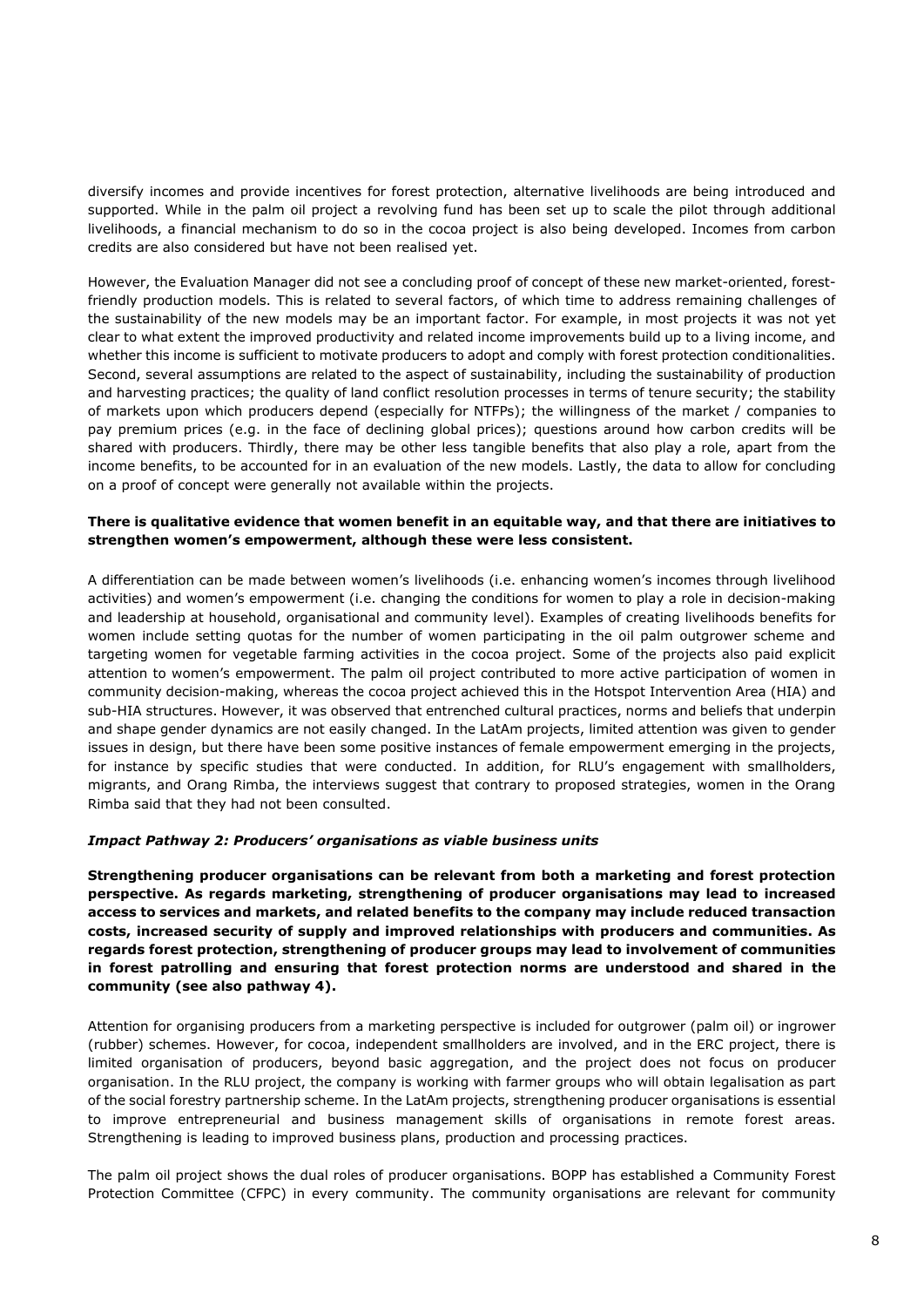driven forest protection as well as oil palm plantation development, and their capacities have much improved since the baseline study. Outcomes in this pathway include important intangible benefits in the companycommunity relationships, such as more efficient communication, less conflicts and quicker conflict resolution, mutual trust and willingness to co-invest. Similar structures are strengthened within the cocoa project, where Community Resource Management Areas (CREMAs) and respective organisations already existed with a role to manage natural resources, but now also play a role in organising cocoa smallholder farmers for climate smart cocoa production.

#### *Impact Pathway 3: Value chain actors and service providers*

**Targeted catalyst companies or community-oriented business enterprises experience tangible benefits (i.e. more secure supply and related sales if market demand is there), and so do the smallholder producers, which is evidence of viable production schemes. Also important are the nontangible benefits, such as better relations with producers or collectors, collaboration with NGOs and conflict resolution. Both types of benefits should be considered in the proof of concept of the business case.** 

There is a strong emphasis by P4F to develop viable business and investment models and then prove their validity. The main focus has been on commercial and financial benefits. Investments in plantation development and smallholder production systems are generally based on financial considerations. The projects have by now shown plausible evidence that the models being introduced are effective:

- In the LatAm NTFP projects, within the short time frame these have been functional, a few communityoriented business enterprises have shown increases in sales, while others are still developing realistic business plans, showing the potential of viable business models on NTFPs.
- For the RLU rubber concession in the BTP landscape, the different elements (the WCA *in situ* rubber smallholder pilot which is about to be rolled out, initial land claim clarifications, etc.) are all key to the rubber plantation 'best in class' business model – enabling Michelin to have secure rubber sourcing.
- In the same BTP landscape, the ERC model has shown good results for one forest product pilot (wild Sialang honey, including a premium price, although challenges exist), which demonstrates that the model promoted by ERC could work.
- The oil palm smallholder production scheme has been shown to be viable, generating positive returns to the company and improved incomes for smallholders, but the plantation expansion awaits further investors.
- The production scheme of climate smart cocoa has also been shown to be, generating positive returns to the company through increasing sales of climate smart cocoa, and improved incomes to cocoa producers, including a premium price.

The endline study, like the baseline study, has shown the importance of other, non-tangible, benefits in all four projects, with the emphasis on non-tangible benefits becoming more pronounced in the later studies. Nontangible benefits include the development of a relationship of trust with producers and communities, conflict resolution and reduced risks of conflicts, improved land security, reduced risks of side-selling, improved collaboration with CBOs or NGOs and improved reputation of companies (e.g. as leaders in sustainability). In the LatAm projects, community-oriented business enterprises have built up improved relations with indigenous collectors. Apart from that, more sustainable production processes, such as climate smart cocoa, strengthen ecosystem services, which also benefit communities (e.g. through carbon credits). All of these intangible benefits could be translated into direct financial benefits. In fact, this is already done in the case of RLU as its business case rests on a land reclaim process which includes tackling land legacy issues through conflict mediation. Assessing and documenting the lessons on how the intangible benefits can be realised will strengthen the business case for the adaptation of innovative production models by other companies.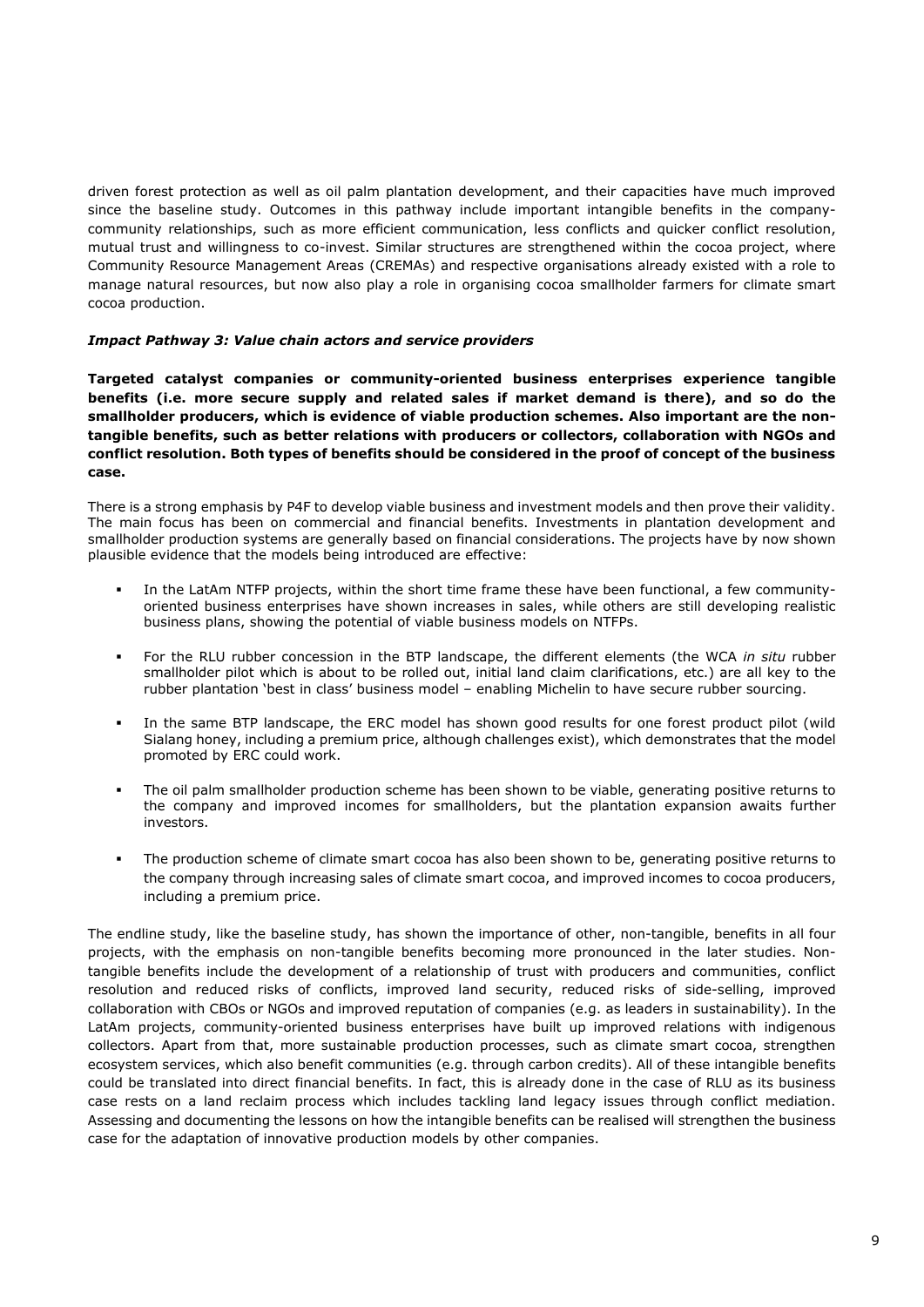#### **Improved service delivery (of knowledge, inputs, finance) has been developed as a critical aspect of the collaboration between private companies and producers. Different models are being explored, but making them commercially viable (and thus scalable) remains a challenge. There is increased attention on developing an investment case for these type of models.**

Access to quality services and markets is an important condition to improve productivity, ensure that protection measures are included, and improve livelihood benefits. For the companies, this is important to ensure a high quality and timely supply of products. Therefore, in the palm project, BOPP takes full control over some key services (plantation establishment, fertiliser application, pest management) and, likewise in cocoa, Touton is strongly supporting Rural Service Centres providing agricultural and financial services to all cocoa farmers. However, these service centres have difficulty in recovering the costs. RLU provides various services oriented at sustainable rubber production by smallholders and is building partnerships with local migrant and indigenous groups to protect the Wildlife Conservation Area. In the LatAm projects, catalyst companies (such as Veja) are providing farmers with access to training, advice, and inputs such as tree seedlings and seeds.

However, in most case studies, financing of service delivery models is an issue, as is access to finance for independent smallholder farmers in the cocoa project. In the cocoa projects, new financial mechanisms and investment models are being explored. In one LatAm project, the Ecoflora case, payments from an existing PES scheme have been used to fund farmer tree planting and the establishment of agroforestry. In the palm oil project, all services to the oil palm outgrowers are pre-financed by the company and repaid through deductions in the payments for future delivery of fresh fruit bunches. To scale this model, the project is looking for external impact investors. For the additional livelihood support, which is fully subsidized, the project is looking to establish a revolving fund which should (partly) cover continued service delivery and future expansion to other community members.

#### *Impact Pathway 4: Forest/landscape actors and governance systems*

#### **All FPs have contributed to bring together stakeholders, improve collaboration and help create or support multi-stakeholder landscape governance platforms. This enhances the conditions for forest protection at landscape level (beyond the single commodity scope). Capacities have been built and platforms are expected to become more functional in coming years.**

- In the BTP landscape management programme, P4F adopted a more comprehensive 'hands-on' approach to support a new landscape protection forum for large-concession holders. This Protection Forum has enabled the landscape managers to collaborate in tackling common issues, such as illegal logging, with some apparent successes. The Protection Forum is seeking to convince the law enforcement agencies to take meaningful action to support these initiatives.
- In the LatAm projects, initiatives are being taken at local level to convene stakeholders and develop forest governance and management plans, including forest permits and payment for ecosystem services schemes, which are promising initiatives at the local scale to improve forest management.
- In the cocoa project, the process of developing the landscape governance system has greatly improved collaboration between the different stakeholders. It has given an important boost to the development of the landscape governance system, with capacity building at three levels: the HIA board responsible for the Bia Juaboso landscape, which now comprises six sub-HIA Boards who oversee one or more community-based CREMAs to jointly implement the landscape governance activities. Each level has constitutions and/or bylaws developed, and has developed a landscape level management plan.
- In the palm oil project, the Adum Landscape Governance Board is more of a project steering committee than a landscape governance board. Although it did improve collaboration for forest protection at a small geographical scale, its mandate and membership should be expanded in order to become relevant for landscape governance.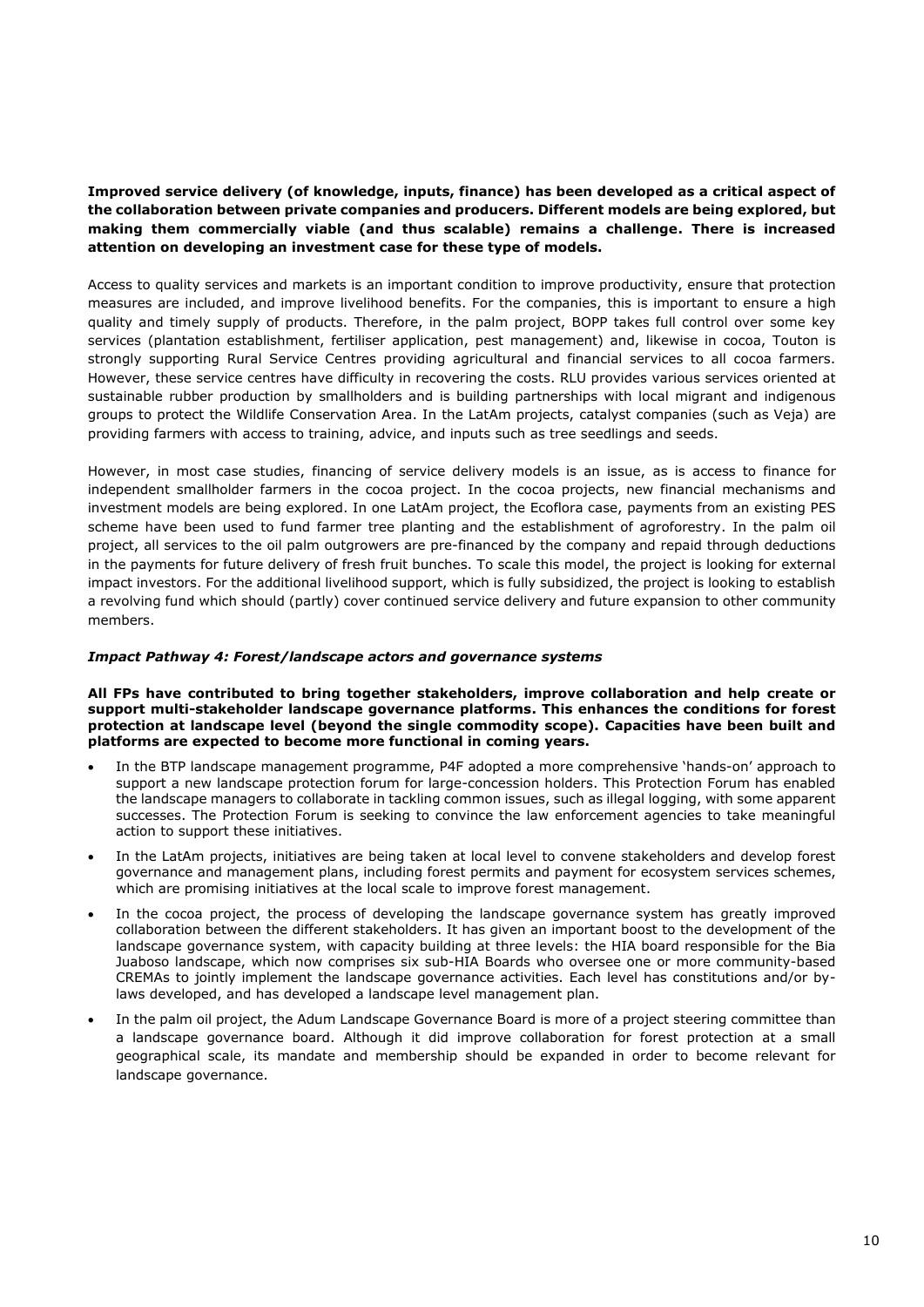#### **All FPs aim to support improved livelihood benefits of producers / communities (see impact pathway 1) while making this support conditional on forest protection and/or restoration activities (e.g. through agreements, bylaws, awareness raising, etc.). While it is plausible that this has contributed to forest protection, it remains uncertain to what extent this change will be sustained.**

All projects have forest protection goals and make support on production and livelihood benefits conditional on them, with associated deterrents and sanctions. Both in the cocoa and the palm projects, it is plausible that forest protection in relation to the commodity or the producers involved has improved. For the palm oil project, this covers both the small amount of forest left in the concession area and, indirectly, the wider forest. In both projects, this is probably driven by a combination of improved incomes, awareness raising, conditionalities, bylaws and their enforcement. In the Indonesia landscape project, a variety of conditional agreements are being developed by both RLU and ERC with indigenous communities and migrant groups. The conflict mediation process is also underway to firstly resolve land conflicts and then establish partnership agreements and their implementation. So far, the results are not conclusive, although the forest data trends are positive since the establishment of the ERC in 2015. In the LatAm projects, in one case producers are wary of giving up on illegal crops or other deforesting activities, as they are critical to provide much needed additional incomes. It is expected that if significant income improvements from marketing NTFPs are realised, this could help bring about a change in this mindset, but this will require some time.

Nevertheless, there are some concerns about whether the above-mentioned measures will be sustained over time. This will depend upon whether mindsets regarding forest protection have structurally changed, the effectiveness of the forest governance protection structures to enforce protection laws, and whether the communities will continue to achieve concrete income benefits.

#### **While most projects focus on deforestation related to targeted commodity production, other important causes of deforestation in the landscape may remain unchanged, explaining why the rate of deforestation has not reduced. This provides further credence to why continuous support to the landscape governance mechanism is important.**

As highlighted in Box 1, while there is plausible evidence that deforestation by targeted commodities has stopped, the Evaluation Manager's GIS data analysis demonstrates that there is no evidence from these project clusters that deforestation has been halted or reversed in the wider landscape. This provides further credence as to why a landscape governance mechanism is important, and why the capacity of the governance mechanism should be improved, providing the power and authority to work with stakeholders across commodities to achieve set goals and targets above and beyond commodity related deforestation.

#### *Impact Pathway 5: Enabling conditions*

**In most projects EC and DSM initiatives (mainly as separate mechanisms) have contributed to the effectiveness of FPs, and their potential scaling and sustainability. This is done through the development of market conditions, common standards, regulatory reforms and financing vehicles. They also have the potential to facilitate stakeholder alignment, coordination and learning.** 

The case studies show the relevance of several measures and changes in terms of providing a more enabling context and access to markets for the FPs to be successful. Usually these are separate EC or DSM projects funded by P4F. The case studies show evidence that these measures have contributed to the success of the FPs and have enhanced the potential for scaling and sustaining results with time. The following are some examples.

The LatAm team has achieved a major change through their project called 'unleashing NTFPs'. They have supported a consultative process in the country across scales, for a national decree to facilitate legal registration and harvesting of NTFPs in Colombia. Already relationships in the NTFP sector have been developed, and more are expected. Apart from that, several specific projects have benefitted from specific measures, integrated in the FP, to acquire export and harvesting permits.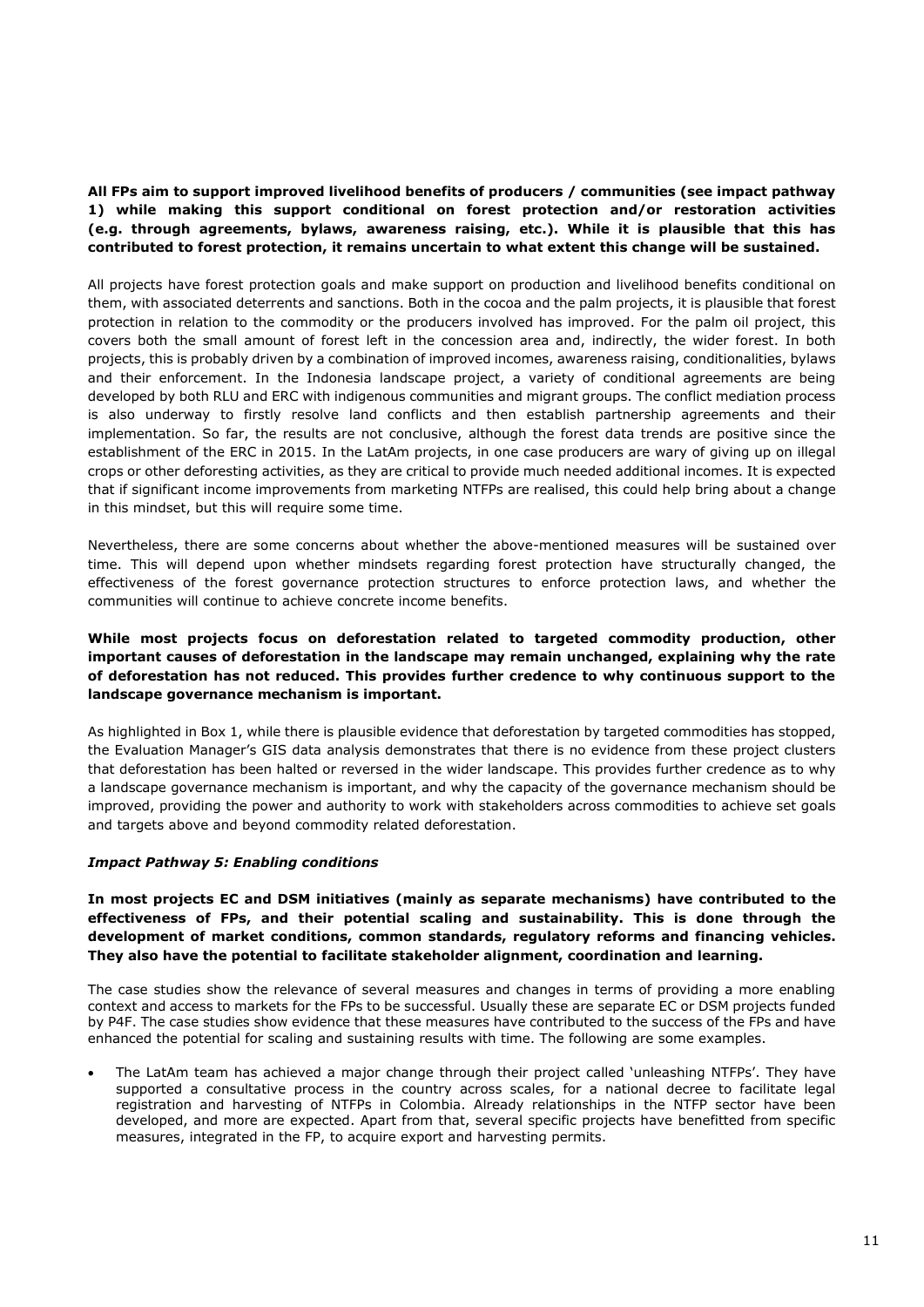- With respect to the BTP Integrated Landscape project, P4F has supported the Sustainable Commodities Compensation Mechanism and the Green Landscape Bond, but none of the RLU or ERC projects has so far benefitted from these. There are therefore no relevant linkages in this particular landscape, but other Indonesian landscapes are likely to benefit. In addition, P4F support to the GPSNR (Global Platform for Sustainable Natural Rubber) via enhancing Indonesian smallholder participation may have improved effectiveness of the RLU project.
- With respect to palm oil, P4F has supported the African Palm Oil Initiative which has contributed to the establishment of the Tree Crop Development Authority (TCDA) in Ghana. The establishment of the TCDA implies a fundamental reform as it has the mandate to govern the palm oil sector. P4F also supported the Amsterdam Declarations Partnership (ADP). The ADP has had a significant influence on EU policy reforms, which strengthens the business case for sustainable palm oil in Ghana.
- With respect to cocoa, P4F support to CFI has helped create the conditions to which both climate smart cocoa and the landscape governance structures could be developed and become successful, and the commitment by all cocoa companies to comply to principles of sustainable cocoa production. In turn, this provides a forum through which the Touton project can share best practice and lessons learned in order to support the achievement of CFI objectives. An important aspect has been the collaboration with the COCOBOD to develop a climate smart cocoa standard which is about to be approved and integrated in COCOBOD's practices. Also, the project supported the development of a tree registration process to record trees on farmers' lands and ensure they enjoy financial revenues from their agroforestry practices.

## <span id="page-13-0"></span>**3.3 Scaling**

*Has the project contributed to scaling, through any/all the following:*

- *a. Wider adoption and adaptation by targeted and non-targeted producers?*
- *b. Expansion through crowding in by other companies in the same landscape / sector?*

*c. Response in terms of changes in public policies, at sector (e.g. adoption of standards) and landscape scale (e.g. law enforcement)?* 

**The projects show variable evidence of scaling. Most common is both wider adoption and adaptation of practices by targeted and non-targeted producers and companies. Secondly, there is some crowding in of companies and other actors in the same landscape or sector (expansion). The potential for scaling depends upon the business case and external factors, such as market demand for sustainable products. If the short-term business benefits are less convincing, there is less potential for scaling and results tend to remain pilots unless external funding is made available.** 

In the cocoa cluster, climate smart cocoa practices are being adopted and adapted in the entire Bia-Juabeso landscape and beyond by other cocoa companies, possibly with some external funding for initial investments and capacity building of producers. This is based on a business case that focuses on short term benefits, supported by the international demand for deforestation-free cocoa and chocolate companies who have committed to buy sustainable cocoa in line with their CFI commitments. For other practices that have been applied, like agroforestry practices with shade trees, there are mainly long-term benefits (e.g. long-term effects on soil stability of shade trees) which are more difficult to capture in a business case.

In the palm project, the smallholder model being developed is commercially viable and has good potential for scaling within the sphere of control of the company, shown by their commitment to expand the project by 5,000 additional hectares. The project has already yielded some spontaneous replication of activities around riparian forest protection and additional livelihoods within the target communities. The true scaling potential will depend on the attractiveness of the model to other companies across Ghana and other African countries. This will hinge on whether the BOPP project will result in a proof of concept of the business model, a corresponding investment proposition and its effectiveness to realise livelihood and forest protection impacts. While the project has already delivered many elements, there are still important challenges to be overcome, particularly related to the financing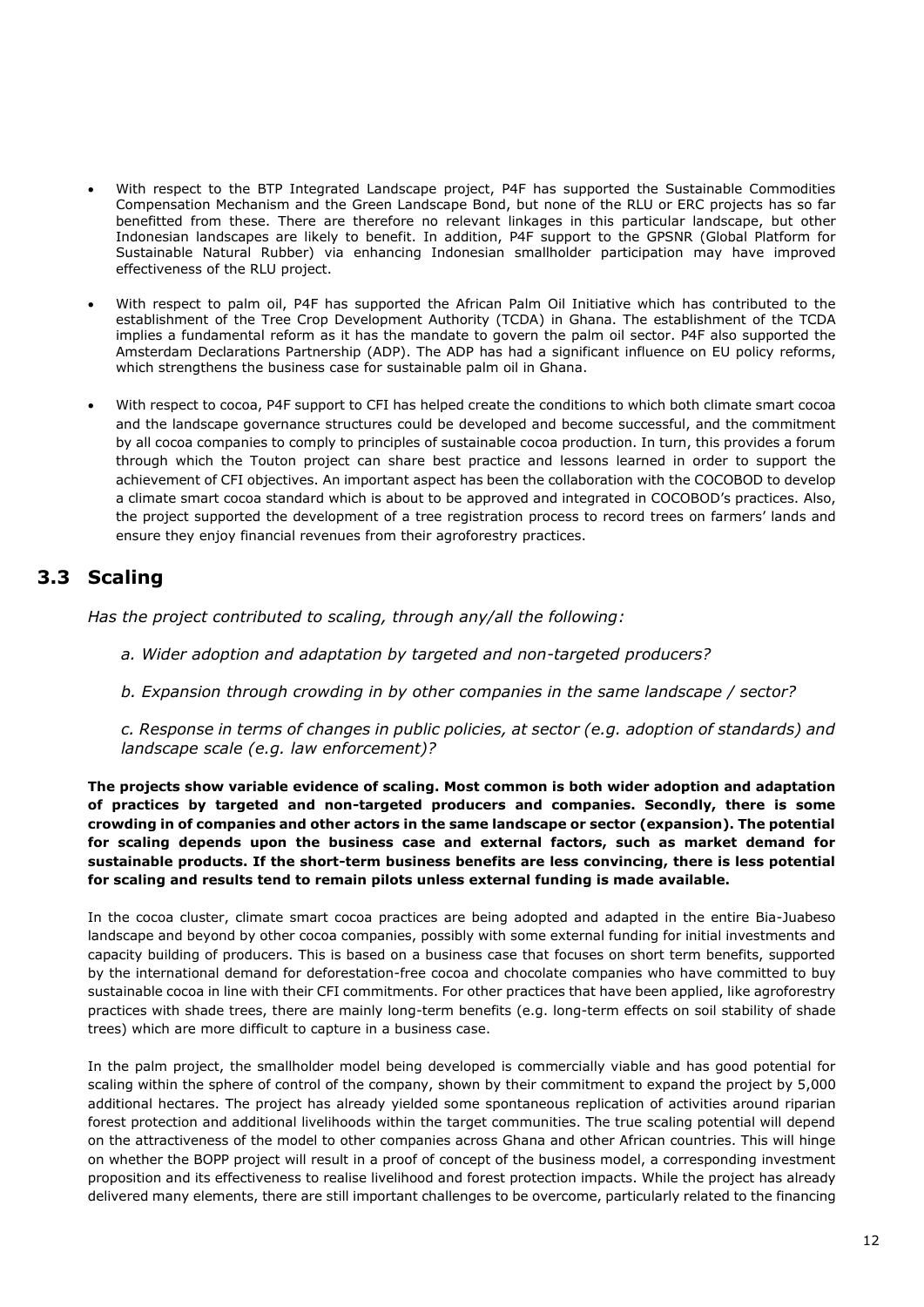of the oil palm development and additional livelihoods components. For example, the project is still trying to determine how to make investments in additional livelihoods opportunities which are less dependent on donor funding.

In the BTP landscape, RLU's sustainable rubber plantation model still needs to prove it can be commercially viable as well as sustainable. The model is constrained by low rubber prices and lack of demand for sustainable rubber. In addition, land conflicts and pressures remain significant, and the company still needs to secure further loans. In spite of this, some expansion is being achieved through the roll out of the 'in situ' rubber farming scheme. Some crowding in by smallholders is also occurring as benefits from the early entrant groups are observed. RLU is also planning to replicate the 'in situ' smallholder rubber programme in East Kalimantan. However, adoption of the model by other rubber plantation investors elsewhere in Asia may be constrained by low rubber market prices and less demand for sustainable rubber.

In the LatAm projects, there is already an indication of the potential for wider adoption in most of the projects: the catalyst companies and partners are all planning to continue with the new initiatives and several have expanded, engaging new producers into their value chains (e.g. Veja, Ecoflora, Planeta). However, for some, there are limited opportunities for further expansion, as the catalyst companies work in specific geographies, but there are also some cases where expansion is possible or being planned (e.g. Veja is seeking to source from other areas in Brazil, using the same newly developed tools and protocols). While there is not yet evidence of copying/crowding in for some other companies.

#### **Apart from replication, an important scaling mechanism is through creating more enabling conditions and financial models. In all project clusters there are EC and/or DSM to create the right enabling conditions (pathway 5). Projects are also working on the proof of concepts of the new business models, investment propositions, and financial mechanisms to enhance scaling.**

In all the projects, the current models are heavily subsidised, financial models including incentives, as well as disincentives for non-performance or non-adherence to sustainability standards, are critical to support scaling. In the palm case study, blended finance models are being explored, involving a mixture of affordable credit to beneficiaries, company and donor investment. In addition, revenue generating models (such as profitable marketing of NTFPs - ERC and LATAM projects) and revolving funds are options that are being tested. For the integrated landscape project in Indonesia, the Landscape Bond financing is a scaling mechanism which could be used in other concession areas to support conservation goals. Also, the Sustainable Commodity Compensation Mechanism (SCCM) and Rimba Collective are mechanisms in which ERCs could be scaled up by providing access to funds, although this is not envisaged in the short-term for the BTP landscape, and carbon finance is likely to be a key route for BTP landscape managers to support the shift to sustainable land use and forestry.

Payments through PES schemes have good potential to contribute to viable business models for landscape governance. In the cocoa case study, carbon payments for 2019 emission reduction are expected at \$ 1.5 million, but carbon credits have so far not been received. Of received carbon credits it is expected that 69% will go to farmers, to support inputs needed to meet CSC requirements, and likely a certain amount to the landscape governance structure.

In terms of enabling conditions, reference is made to the insights provided for pathway 5. For example, in the palm oil case study, the development of the Tree Crop Development Authority (TCDA) can address many of the systemic issues around national standards, land use zoning, grievance mechanisms, technical assistance, and pricing mechanisms. In the BTP landscape case study, multi-business forest concession scaling opportunities have grown enormously with the Omnibus Law for concession holders, although it represents a challenge for ERCs. The achievement by the LATAM P4F portfolio in securing a major regulatory change is remarkable and the consultation process has created new relationships and collaboration in the Colombian NTFP bioeconomy.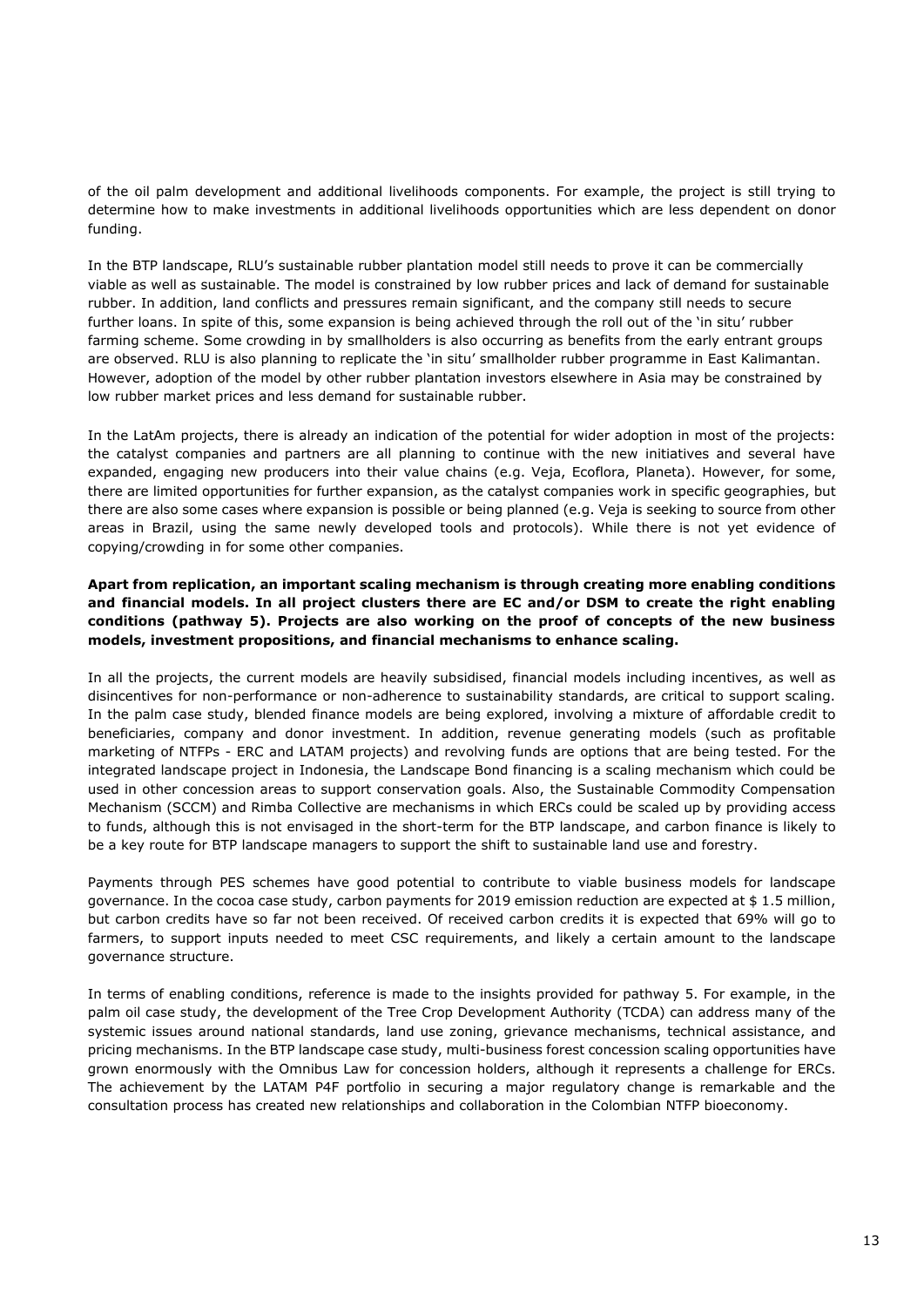## <span id="page-15-0"></span>**3.4 Sustainability**

**The sustainability of landscape governance structures is a challenge. First, within the landscape all relevant actors would be expected to adhere to shared principles and agreements to make the landscape sustainable, including a coordinated monitoring, reporting and verification system, to ensure there will be no more deforestation. Second, revenue models for the various landscape governance structures are needed, to enable them to carry out their various functions.** 

In the cocoa case study in Ghana, compliance of cocoa companies is much stimulated by all companies complying with CFI commitments, of which the three key principles are i) forest protection and restoration; ii) sustainable production and enhancing farmer livelihoods; and iii) community engagement and social inclusion. Currently, over 85% companies have signed unto the CFI in these priority landscapes and are guided by these sustainability principles. This has supported the 3PRCL model being adopted and adapted in three other landscapes, with major external financial support, while taking into account the lesson that the lead should be taken by an independent organisation and not a commercial company: Asutifi (led by WCF); Kakum (led by NCRC); and Atiama (led by Tropenbos). The model developed in the 3PRCL project has not yet been applied in Ivory Coast, because Ghana is more advanced in terms of meeting REDD+ criteria, the cocoa sector is well organised through COCOBOD, and hotspots were identified. However, it is expected that the model will soon be applied in Ivory Coast as there is commitment at political level.

In the cocoa landscape, revenue models for the landscape governance structures have not yet been developed. In fact, the previous failures of CREMAs were due to lack of financial sustainability. Different revenue sources have been identified and explored. These include eco-tourism, sales of NTFPs, industry premiums, emissions reduction payments, additional livelihoods options, and RSC profit-sharing. The main expectation is that industry premiums and carbon credits for emissions reduction will contribute to a viable revenue model. The project expects viable financial models to be developed by a Sustainable Cocoa Landscape Finance mechanism, including additional contributions by cocoa companies.

In the BTP landscape, ABT's and RLU's capacity to conduct forest protection and restoration activities has been strengthened, and will likely be sustained, although for the ERC company, this depends on continued grant funding. However, the Protection Forum's financial future is insecure, as investment vehicles have not yet been developed and smallholder participation in the sustainable rubber project still needs to be further developed.

In the LatAm projects, despite the strong commercial orientation of the support to the projects, sustainability potential remains mixed, with more time and resources required in many cases – reflecting common challenges in creating new NTFP business models. Several of the Colombian projects may also need further donor support to become fully established and sustainable. The Brazil initiatives generally have a higher chance of sustainability because they are anchored within established organisations, and the capacity strengthening, expanded markets, and new technologies and agreements, improve the chances of continued success. However, there are risks of reliance on single buyers which may require attention; diversification will reduce risks of value chains collapsing if a buyer withdraws, as well as increasing the bargaining power of producers. In addition, the enabling environment remains particularly volatile in Brazil.

## **3.5 Contribution**

<span id="page-15-1"></span>*What has been the relative contribution by the project to the observed changes? What is the relative contribution of other external factors?* 

**P4F investments have not been working in isolation, neither are they completely new interventions, as they were generally follow-up or complementary to other initiatives. The contribution by P4F has generally been strategic in nature, filling gaps including those related to risks others may not have funded (e.g. to carry out pilots, provide capacity building, create collaborative actions and/or provide institutional support). The contribution seems to have been most additional for Impact Pathway 4 (linkages with forest protection) and Impact Pathway 5 (enabling conditions).**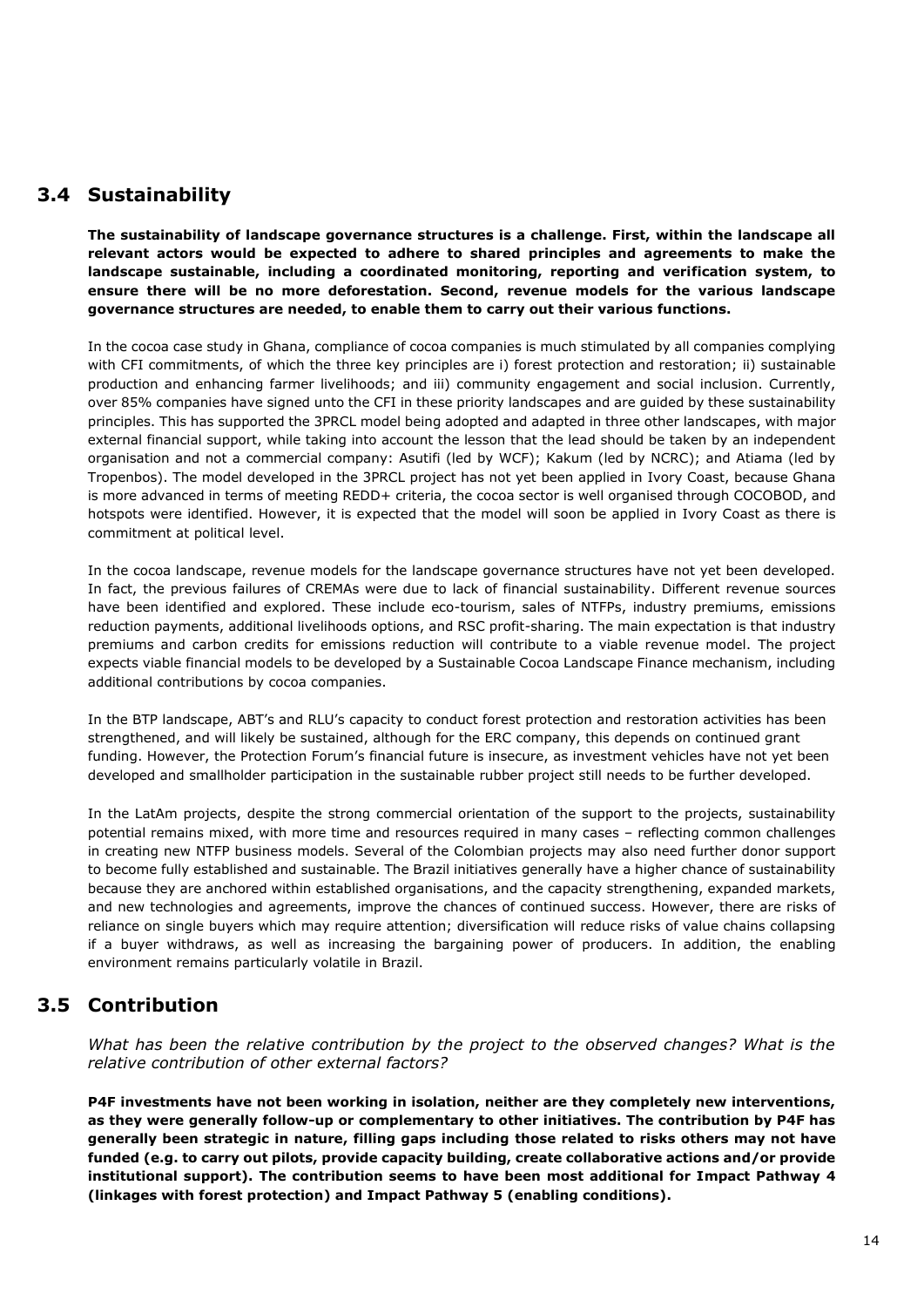From the case studies, there are several examples of the added value and contribution by P4F. The most significant contributions include:

- For the BTP landscape, the programme is not a fully integrated landscape approach. For ERC, P4F supported ABT on protection systems, but its business support has not been fully embedded and the early ending of support to ABT threatens the sustainability of improvements in business capacity. RLU has benefited from capacity strengthening support and technical advice and the establishment of the WCA. The Protection Forum is another element of the programme, for which P4F has been the principal driver, resulting in improved relationships and collaboration. P4F inputs were highly valued, but the partners all stated that the intensity of the support was too demanding and longer-project periods would be desirable.
- For the LatAm projects, P4F has made strong contributions across all the projects which were well chosen. In Brazil, in a challenging political context, the projects highly valued the support for a market-driven approach, and in both countries the P4F team's support was well received and appraised, although the partners also all gave feedback that the intensity of the support was too demanding, and longer-project periods would be desirable.
- In the cocoa cluster, the 3PRCL project's main contribution has been on the development of the landscape governance structure with its capacity building, legalisation and membership, and the development of the Ghana Climate Smart Cocoa Standard. P4F funding has also supported CFI to improve enabling conditions for the uptake of holistic climate-smart cocoa and its scaling in cocoa landscapes.
- In the palm oil cluster, the financial contribution by P4F allowed the projects to do things faster than would otherwise have been possible, if they were done at all. The P4F funding for the non-oil palm activities gave BOPP an important push to come up with their own funding for the plantation development. It also allowed BOPP to give more emphasis on social and environmental aspects. For both APOI and ADP, P4F is the main donor. Beyond funding, P4F also contributed technically to the BOPP project and facilitated several learning activities across the portfolio.

#### **Several external factors have affected the projects, of which COVID-19 has most likely been the most important, through its impacts on markets and on the ability to meet physically and carry out fieldwork, capacity building and learning events. Yet, all projects have shown good flexibility and commitment to pursue and adapt the planned activities, so that overall, the influence on progress has been limited.**

In general, the COVID-19 pandemic has particularly affected the possibility of establishing new relations. For example, engaging with other companies in the landscape, and coming together for learning events. This has been particularly difficult for the LatAm projects that were just starting up. In the other three projects, the basic contacts had already been established. For example, where landscape governance structures had been established, these were not able to meet physically but meetings were replaced by distance calls.

In the LatAm projects and the BTP landscape, COVID-19 has seriously affected the viability of NTFP businesses, by affecting the local markets, and leading buyers to reduce orders, which has seriously reduced progress and effectiveness. The COVID-19 pandemic has also had impacts on relevant markets and fieldwork.

However, other significant external factors have also played a role, in particular, the need for P4F to withdraw its support to ABT (ERC projects), as a result of the ending of the WWF-Government of Indonesia memorandum of understanding which changed the investment risk profile for P4F. Additional external factors are related to markets, such as the low price for rubber and lack of standards and rewards for sustainable rubber production affecting the viability of the RLU project.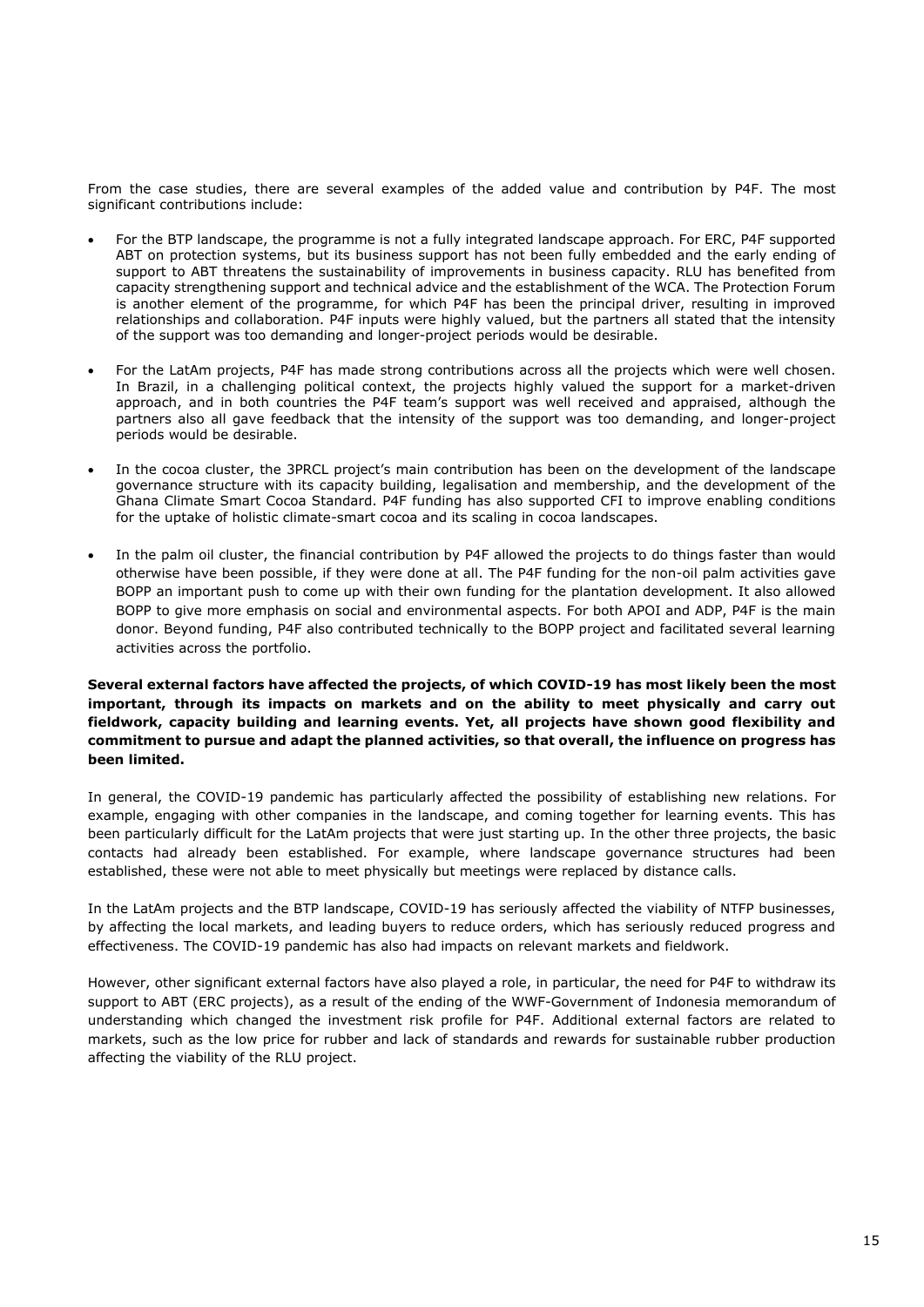## **3.6 Transformational Change**

<span id="page-17-0"></span>*To what extent are observed changes transformative (i.e. perceived as systemic in nature or disruptive business models, leading to changes in mindset, creating leverage, game changers?)* 

**The project clusters have demonstrated the potential for transformational changes, which results from the complementarity between different pathways and the synergy between FPs and EC measures, and also by the deliberate focus on systemic 'drivers of change'. Transformational changes contribute to the potential for scaling and sustaining of results over time. Transformational changes can be strengthened by a good design which includes an analysis of the systems in which FPs operate.** 

Change can be incremental, or transformative in nature (being more systemic and addressing root causes). Transformational change will ensure that results do not remain 'islands of success' or that they remain sustained over time. P4F has the ambition of contributing to transformational change. There are several examples of potential transformational impacts within the project boundaries associated with P4F support. In particular, these are seen where P4F has taken a holistic vision and integrated the different impact pathways. At landscape level, it seems most effective to link producer support or market incentives to forest protection commitments, while in parallel developing forest protection mechanisms. Therefore, developing a business case for integrated production and protection goals at a landscape level is critical. Having said this, the cocoa project in particular is confronted with remaining threats to deforestation in the targeted landscape, which continue to drive deforestation despite reductions in deforestation drivers from cocoa producers. This will remain a strong bottleneck to realise transformational change in terms of a fully-fledged landscape governance mechanism.

An overview of ongoing or expected transformational changes is provided in Table 2 below. The components for transformational change were developed by the Evaluation Manager and are based on literature and experiences within different commodities (documented in a separate paper). The transformational changes within the project clusters are strongly promoted by the relations and synergy between FP and EC measures, as can be seen in the Table 2 overview (below).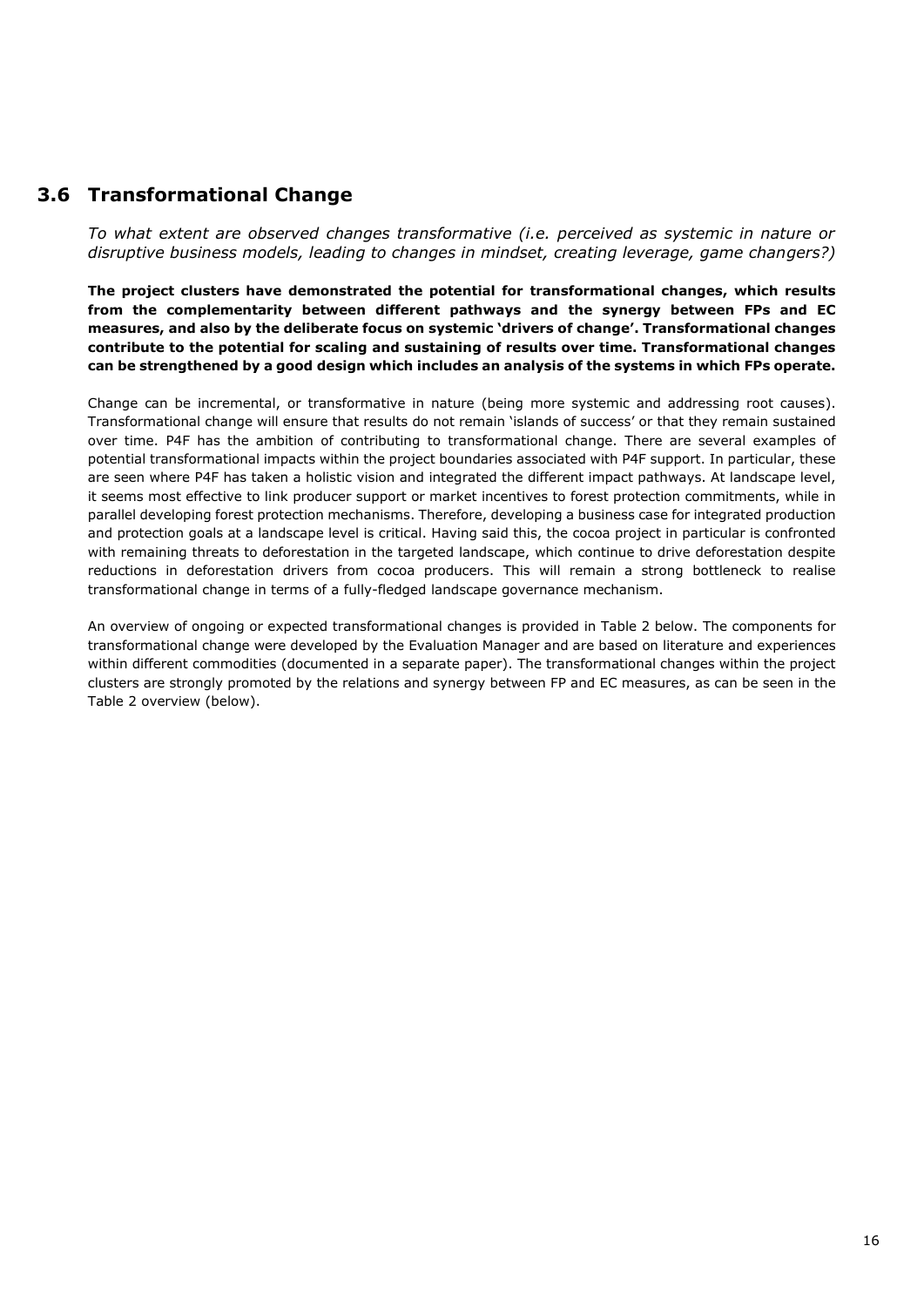*Table 2: Schematic overview of the contribution to transformative change by the four projects, in four different stages (see legend below)* 

| <b>Dimension of</b><br><b>Transformative Change</b> | Palm oil                                                                             | <b>BTP</b>                                                                  | Cocoa                                                                 | Latam                                                          |
|-----------------------------------------------------|--------------------------------------------------------------------------------------|-----------------------------------------------------------------------------|-----------------------------------------------------------------------|----------------------------------------------------------------|
| Policies and<br>Implementation                      | Establishment of<br><b>Tree Crop</b><br>Development<br>Authority                     |                                                                             | Development and<br>implementing of<br>climate smart cocoa<br>standard | <b>Unleashing NTFPs</b><br>decree in Colombia                  |
| <b>Investment Proposition</b><br>Innovation         | <b>Financial models and</b><br>investment<br>propositions in<br>development          |                                                                             |                                                                       |                                                                |
| <b>Business Model Innovation</b>                    | Sustainable model of<br>oil palm expansion                                           | <b>ETC</b> regenerative<br>business models                                  | <b>Model of climate</b><br>smart cocoa                                | Strengthened<br>business models                                |
| Market demand change                                | Amsterdam<br>Declaration on<br>Sustainable Palm Oil<br><b>EU</b>                     |                                                                             | Demand for climate<br>smart cocoa                                     |                                                                |
| Technological innovations                           | <b>Revolving fund for</b><br>investments to<br>generate additional<br><i>incomes</i> | <b>Joint SMART</b><br>patrols, daytime<br>honey harvesting,<br>traceability | More sustainable<br>farm model with<br>agroforestry model             | New sets of more<br>sustainable practices                      |
| Supportive services and<br>finance                  | Fully integrated<br>service model                                                    | <b>Integrated where</b><br>smallholders are<br>part of the model            | <b>RSCs as hubs for</b><br>service delivery                           | <b>Provided by</b><br>organisations to<br>their member         |
| Economic (dis)incentives<br>linked to goals         | <b>Conditional</b><br>incentives for forest<br>protection                            | <b>Conditional</b><br>incentives and<br>agreements for<br>forest protection | <b>Conditional</b><br>incentives for forest<br>protection             | <b>PES payments</b>                                            |
| Organisational models and<br>capabilities           | <b>Community Forest</b><br>Protection<br><b>Committees</b>                           |                                                                             | Landscape<br>governance<br>structure                                  | Strengthening of<br>community-oriented<br>business enterprises |
| Relationships and<br>transactions                   | Company-community<br>relations based on<br>trust                                     |                                                                             | <b>Improved relations</b><br>between landscape<br>stakeholders        |                                                                |
| Coordination and dialogue                           | <b>National platform</b><br>and governance<br>body                                   | Landscape<br><b>Protection Forum</b>                                        | Landscape<br>governance multi-<br>stakeholder board                   | Strengthened<br>relationships                                  |
| Accountability and<br>Participation                 | Community-based<br>decision making and<br>role of women                              |                                                                             | <b>Engaging village</b><br>chiefs as non-voting<br>members            |                                                                |
| Monitoring and adaptive<br>learning                 | <b>Several adjustments</b><br>made to create more<br><i>impact</i>                   |                                                                             | <b>Several lessons</b><br>learned and<br>documented                   |                                                                |
| Mindset, commitment and<br>ownership                | Community and<br>company on forest<br>protection                                     | <b>ERC</b> more business<br>oriented. RLU more<br>conservation<br>oriented  | Mindset change of<br>farmers related to<br>shade trees                |                                                                |

*Green = important positive contribution by cluster* 

*Yellow = moderate positive contribution by cluster* 

*Orange = in progress / potential is there* 

*Red = no progress / potential is weak*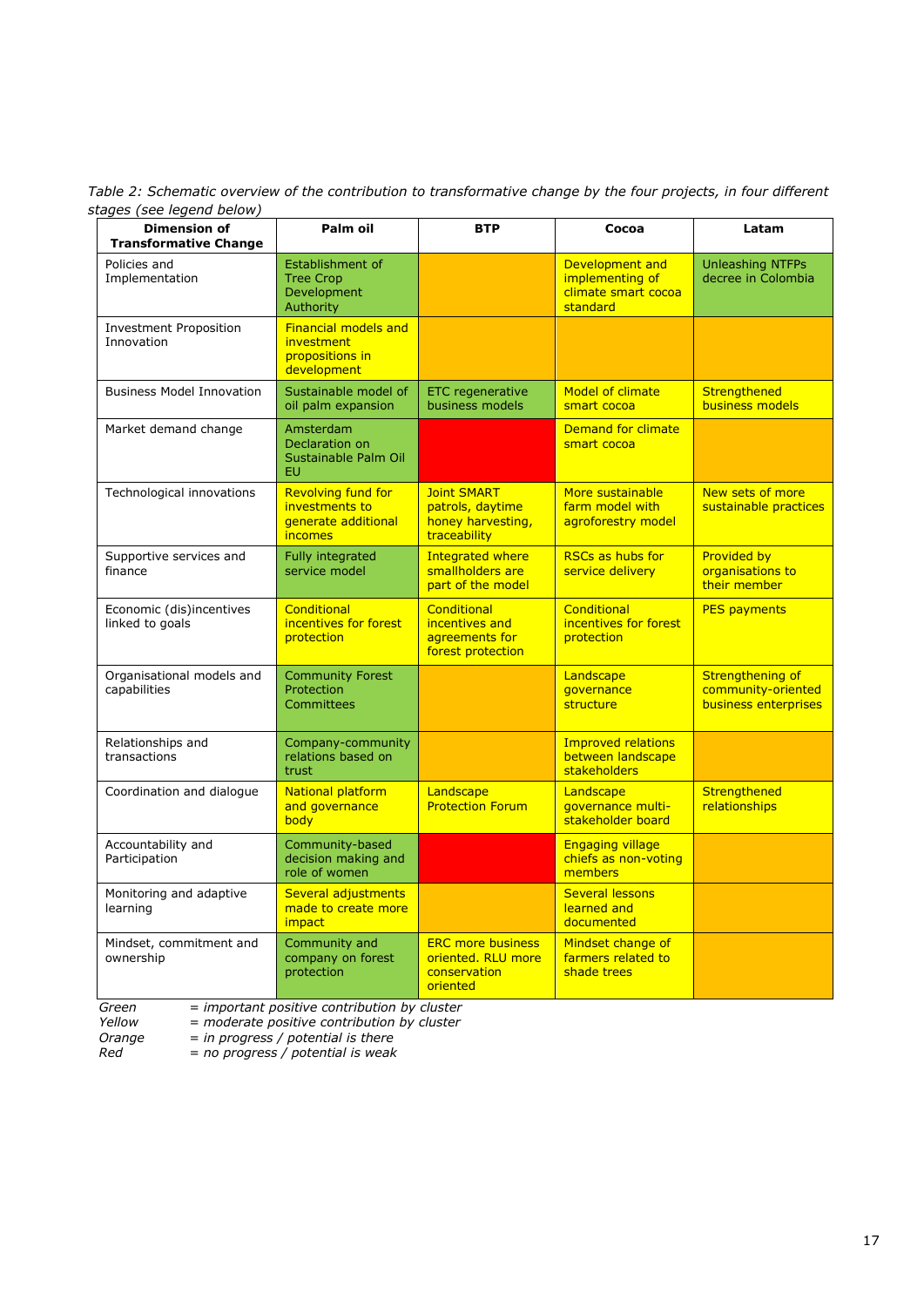## <span id="page-19-0"></span>**4 Recommendations**

The following recommendations are targeted at P4F, however, they are also therefore relevant for its donors FCDO and BEIS. The recommendations are structured according to the main phases of the program cycle.

## **4.1 Portfolio and Project Design**

*1.* **It is recommended to further strengthen existing project clusters, and also to expand the P4F project portfolio by enhancing project complementarity in three different ways.** First, there is complementarity between FPs and EC and/or DSM measures, whereby the latter can focus on systemic issues that form challenges for transformational changes with on-the-ground pilots for FPs. Second, there is potential synergy between projects working on different commodities in the same geography (example of RLU and ERCs). Third, there is complementarity by projects collaborating in piloting similar models, in the same commodity, but in different contexts or with different target groups, to gain insight in the business case.

These lessons can be translated into recommendations for follow up activities in each of the project clusters and expansion of the P4F portfolio. For example:

- *i.* In palm oil, elements of the BOPP model could be adapted to large-scale outgrower models in other contexts (e.g. in palm oil, rubber, or timber). It would also be relevant to test how palm oil companies can introduce produce-protection mechanisms with independent oil palm smallholders. This could incorporate lessons drawn from the cocoa projects. It is also recommended to introduce and further develop landscape governance approaches in oil palm production sheds. Again, the lessons from cocoa and other projects are highly relevant here.
- *ii.* In cocoa, in terms of financial mechanisms it is recommended to more closely collaborate with the BOPP project, the latter apparently being more advanced in developing a revolving fund. Much learning takes place at the level of CFI with landscape governance being replicated in other landscapes. However, a more holistic approach to landscape protection is still missing, which addresses all the threats to the landscape. Here, inspiration could be sought from the BTP landscape approach.
- iii. In BTP, it is recommended to continue to support RLU's partnership deepening and scaling amongst migrant and Orang Rimba indigenous peoples; expansion of agroforestry, sustainable agricultural intensification, and livelihood diversification activities for producers to realise concrete benefits; and encourage RLU to consider a diversified business model, which builds on the Omnibus Law with more rubber agroforestry production in the concession's production area.
- iv. In LATAM projects, it is recommended to seek out 'for purpose' companies that are willing to invest in supply chain partners and where possible promote local and regional markets, not only export ones, where there are attractive opportunities which may offer greater resilience to enterprises. It is also recommended to support diversification of business models / livelihood opportunities by participating enterprises/households, given the risks of reliance on a sole crop/buyer.

The above examples show how relevant one project can be for other projects. This shows the value of peer learning processes between projects, something P4F could facilitate.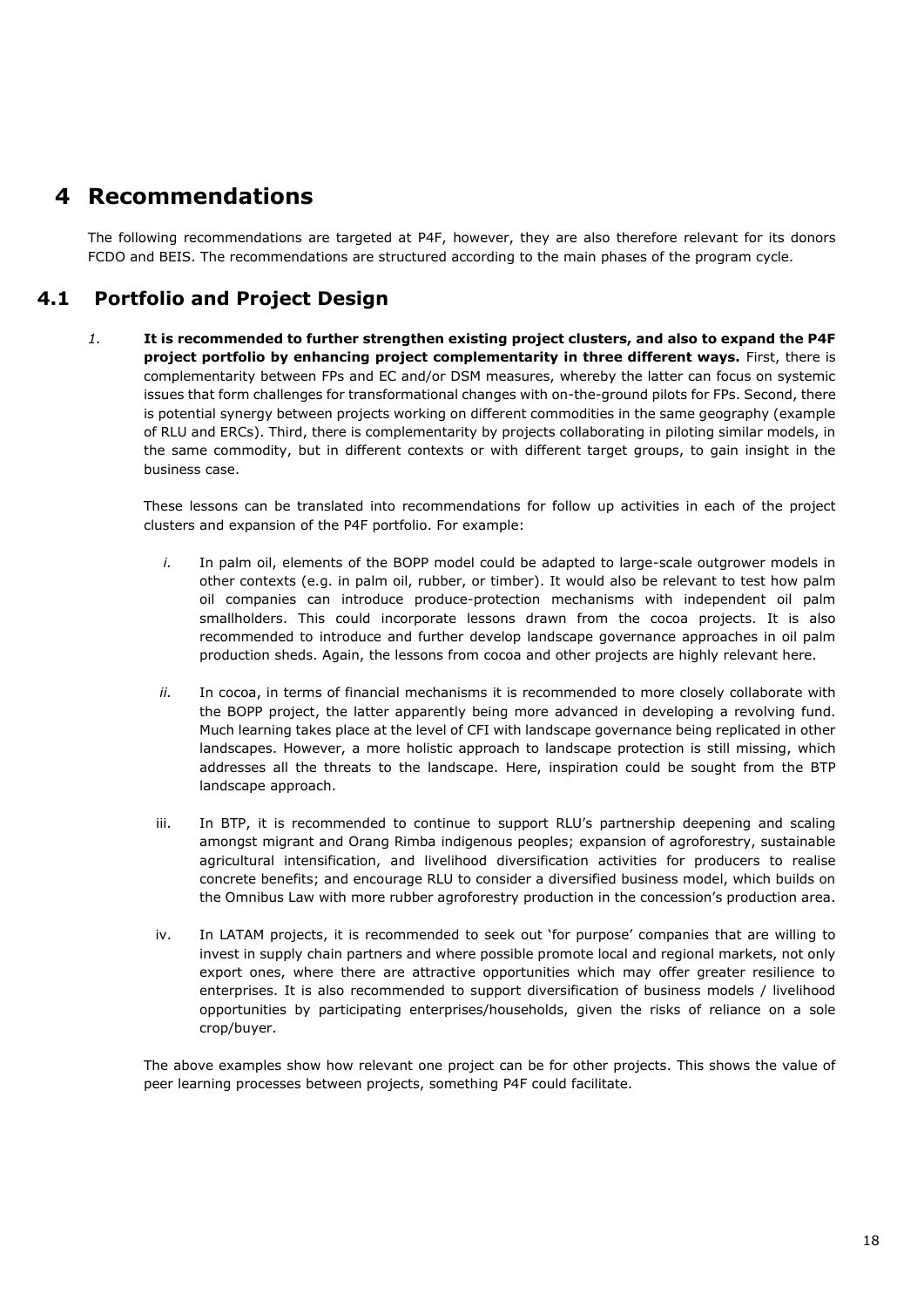- 2. **For all project clusters, it is recommended that project designs are preceded (or strengthened) by a more extensive diagnostic analysis that identifies the main barriers to transformative change towards sustainable (zero-deforestation), inclusive and resilient commodity production systems and jurisdictions. It is also recommended that for existing projects the original design is upgraded in this sense.** The various underlying barriers and root causes should at least be identified by project implementers, to better understand the wider picture and the expected specific role of the project. An improved diagnostics would also contribute to identifying partnerships or pro-actively promoting additional activities that is needed to fill the remaining gaps for real transformative change.
- 3. **In order to better contribute to transformation, it is recommended that projects (clusters) have a longer-time horizon (i.e. of at least five years but preferably up to eight years, including low intensity support in later years). Transformative processes take time.** Characteristics of a longer-time horizon should include: less resource intense, flexibility, piloting and scaling new models, working in partnerships, strengthening local ownership, evidence-based learning. For the four case study clusters, it is recommended to continue support at a low intensity. It is clear from the overview of progress and effectiveness in the theory of change (Figure 1), scaling and transformative change (Figure 2) that the potential has not yet been fully realised and results are in many cases not yet sustainable. This also implies that P4F should search for alignment and collaboration with other programmes that can provide support on remaining challenges in terms of transformative change, within the landscapes or at (national) sector level.

## **4.2 Project Implementation**

- 4. **It is recommended to generate the evidence that enables conclusions on the business cases (or 'proof of concept') to be determined for the new production, value chain and landscape governance models that have been introduced.** Being able to demonstrate convincing business cases is important to promote future scaling. The business cases should recognise tangible benefits (e.g. income, security of supply, market benefits), as well as intangible benefits (e.g. building up good relations with communities and consequent reduced risks on conflicts or side-selling). They also should make clear the short- and long-term benefits (e.g. the benefits of agroforestry systems for ecosystem services as well as timber sales).
- 5. **It is recommended within each of the P4F projects to more specifically analyse and determine what is needed to enable disadvantaged smallholder producers to acquire a living income, as well as other desirable livelihood benefits.** This might require revisiting the synergies between improved commodity productivity, reforestation and reduced deforestation, income diversification, and community-level services and infrastructure, specified for different social groups.
- 6. **It is recommended to better understand and address the underlying causes to ensure that women's rights and voices are strengthened, and that gender and diversity issues in partnership building and community development activities are taken into account.** This might require a gender-transformative approach, which strengthens women's empowerment and equality by addressing the root causes of gender inequality and thus bringing about transformative change to this important issue (change of mindsets, change of relations between men and women, change of gender relations in organisations and stakeholder platforms).